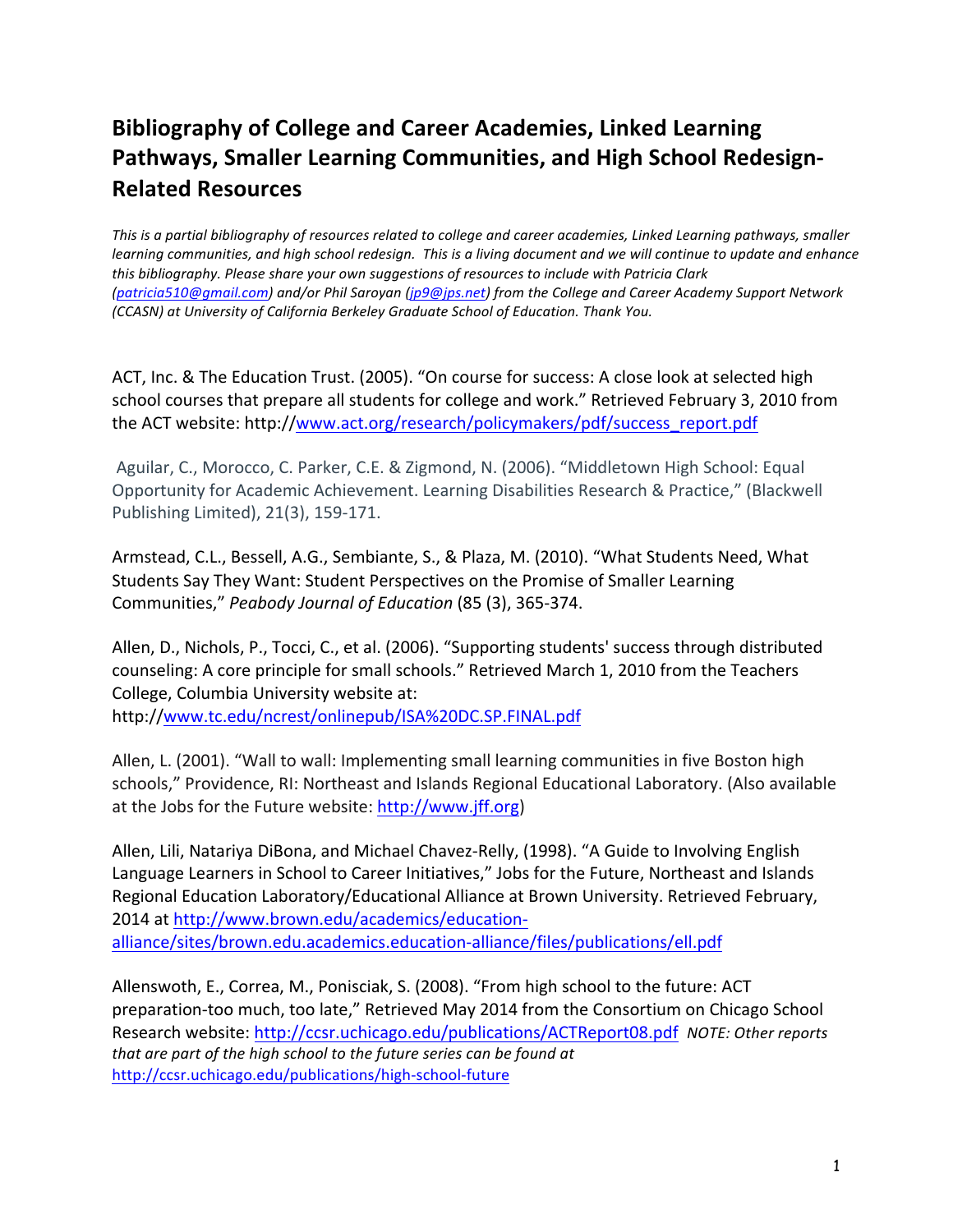Alliance for Excellent Education (2011). "A time for deeper learning: Preparing students for a changing world." Retrieved February 2014 from http://www.all4ed.org/files/DeeperLearning.pdf

Alliance for Excellent Education (2011). "Teacher and School Leader Effectiveness: Lessons Learned from High-Performing Systems" (PDF). This report summarizes highly effective systems to develop and support teachers and leaders in Finland, Ontario, and Singapore and describes how each system carries them out. Lessons learned from these systems include: (1) make teaching an attractive profession, (2) invest in continual learning, and (3) recruit and develop high-quality leadership. http://all4ed.org/reports-factsheets/teacher-and-leader-effectivenesslessons-learned-from-high-performing-education-systems/

Ancess, J. (1995). An Inquiry High School: Learner-Centered Accountability at the Urban Academy. New York, N.Y.: Columbia University, Teachers College, National Center for Restructuring Education, Schools, and Teaching (NCREST.)

Ancess, J. (1997). "Urban Dreamcatchers: Launching and leading new small schools," New York, N.Y.: Teachers College Press. Retrieved from http://www.tc.edu/ncrest/onlinepub/dreamcatchers2.pdf

Ancess, J. (2003). *Beating the odds: High schools as communities of commitment*. New York: Teachers College, Columbia University.

Association for Career and Technical Education (ASCD), (2010), "What is "career ready"?" Retrieved February 2014 from http://www.acteonline.org/readiness.aspx

Association for Career and Technical Education (ACTE), Partnership for  $21<sup>st</sup>$  Century Skills (P21), & National Association of State Directors of Career Technical Education Consortium (NASDCTEc), (2010), "Up to the challenge: The role of career and technical education and  $21<sup>st</sup>$ century skills in college and career readiness," Retrieved February 2014 from http://www.p21.org/documents/CTE-Octo2010.pdf

Atterbury, Rob, (2013), "Building a Linked Learning Pathway," ConnectEd: The California Center for College and Career.

Bailey, T.R., Hughes, K.L. & Moore, D.T., (2004), *Working Knowledge: Workbased Learning and Education Reform*, New York: RoutlegeFalmer.

Bailey, T. & Mechur Karp, M., (2003), "Promoting college access and success: A review of creditbased transition programs." Retrieved May 1, 2014 from the U.S. Department of Education, Office of Vocational and Adult Education website at:

www.ed.gov/about/offices/list/ovae/pi/cclo/crdbase.doc

Also retrieved May 9, 2014 from http://files.eric.ed.gov/fulltext/ED482497.pdf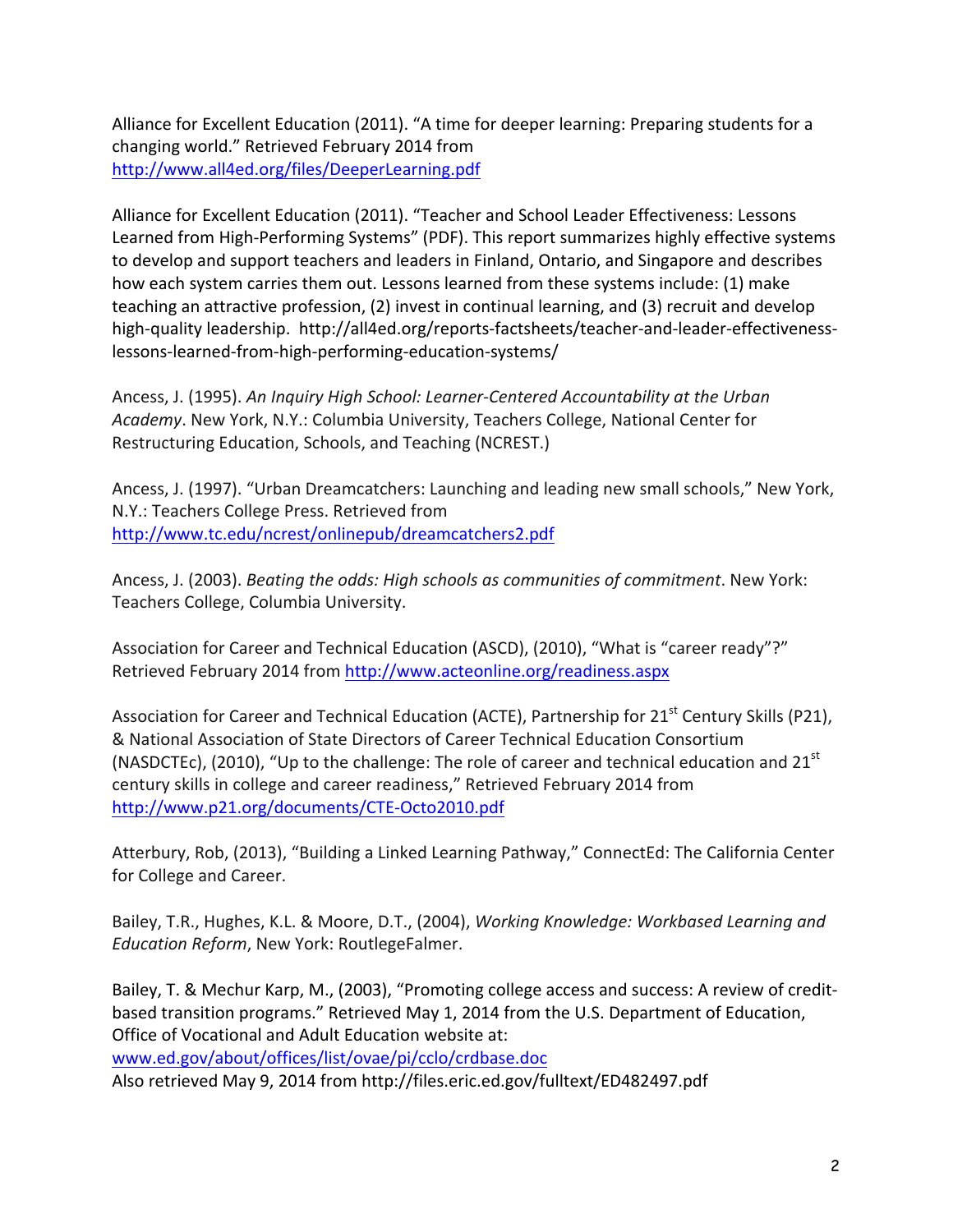# Barth, Roland Sawyer, (1991), *Improving Schools from Within: teachers, Parents, and Principals Can Make the Difference, Jossey Bass.*

A review by one principal: "Barth is the founder of the Principal Center at Harvard ... His book focuses on *the most important things about education -- kids and teachers. It reinforces that we do not need large bureaucracies to initiate change; progress comes from those with the most knowledge and stake -- the students, teachers, principals, and parents. His message is right: we are all learners. Barth provides real* examples and ideas to help a leader create and articulate a vision. The book is empowering. It is easy to *read and yet full of powerful ideas and poignant anecdotes. It helps energize me as it confirms what I believe%and%do%...%I%don't%know%if%this%is%true%for%all%principals,%but%I%know%I%feel%quite%isolated.%I%do%not%* often have the chance to bounce ideas around with others. Barth's book is almost that good! It forces me to have a dialogue with him and myself."

Bascomb, Neal, (2011), *The New Cool: A Visionary Teacher, His FIRST Robotics Team, and the Ultimate Battle of Smarts, Crown. "If you're looking for the next Stand and Deliver, this might be it.* The movie rights have already been purchased for journalist Bascomb's account of how California physics teacher Amir Abo-Shaeer and his high school robotics team won a David-and-Goliath victory at a national robotics competition. Abo-Shaeer, the first public high school teacher to win a MacArthur Genius Award, brought the group of smart, technology-savvy kids together through his high school engineering academy. The teacher's vision of making academic achievement "the new cool" on par with student athletics is the impetus for the students' journey from robot builders to national competitors."

Beane, J., (1995, April), "Curriculum integration and the disciplines of knowledge." *Phi Delta Kappan*,!*76*(8),!616–622.

Beltman, S., Mansfield, C.F., and Price, A., (2011), "Thriving Not Just Surviving: A Review of Research on Teacher Resilience" (PDF), *Educational Research Review, 6*(3), 185-207. *"This paper* reviews recent empirical studies related to the resilience of early career teachers. Individual attributes such as altruistic motives and high self-efficacy are key protective factors. Contextual factors such as school administration, colleagues, and pupils can be risk factors or supports. Mentor programs for earlycareer teachers were frequently reported as sources of support. Caring leaders and positive studentteacher relationships that inspired teachers were also reported to promote resilience."

Benard, Bonnie, (1990), "The case for peers." Portland, OR: Northwest Regional Educational Laboratory. Retrieved May 2014 from http://www.nationalresilienceresource.com/BB\_The\_Case\_for\_Peers\_F\_9\_2012.pdf

Benitez, Maria, Davidson, Jill, and Flaxman, Laura, (2009), *Small Schools, Big Ideas: The Essential Guide to School Transformation*, San Francisco: Jossey-Bass.

Billig, S., (2005), "Closing the achievement gap: Lessons from successful schools." Retrieved March 1, 2014 from the U.S. Department of Education, Office of Vocational and Adult Education website at: www.ed.gov/about/offices/list/ovae/pi/hs/factsh/ctag\_rpt.pdf

Blank, R.K. and de las Alas, N., (2009), "Effects of Teacher Professional Development on Gains in Student Achievement: How Meta-Analysis Provides Scientific Evidence Useful to Education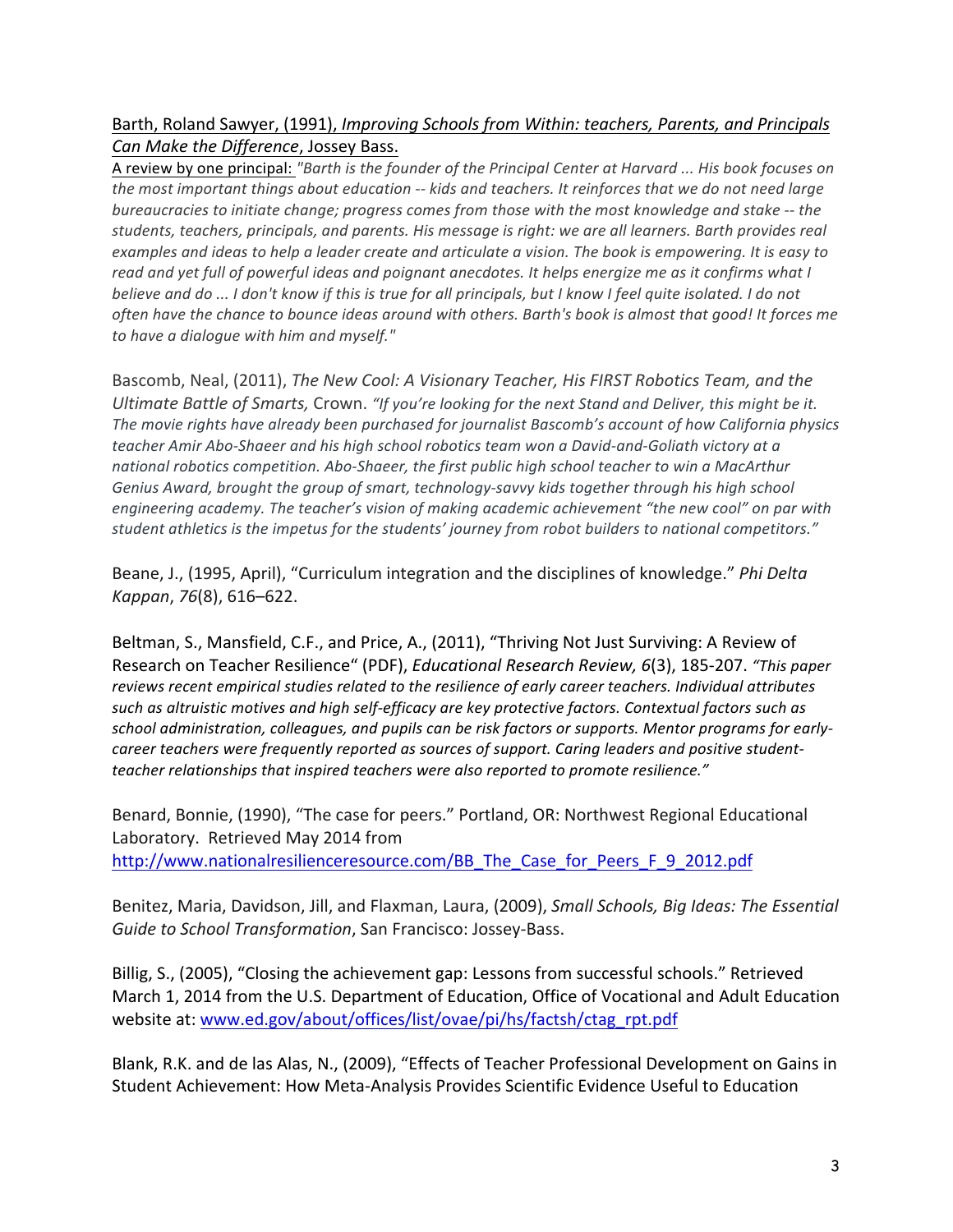Leaders" (PDF), Washington, DC: Council of Chief State School Officers. "This meta-analysis, conducted by the Council of Chief State School Officers (CCSSO) and funded by a National Science *Foundation grant, aims to provide K-12 education decision makers at the state and local levels with* scientifically based evidence about the effects of teacher professional development on student achievement. Across studies, teacher professional development in mathematics showed significant positive effects on student learning. The results also confirmed the positive relationship of key *characteristics of professional-development design identified in previous studies over the past decade to* student outcomes: sustained, active teacher learning that is coherently aligned with the school's *organization.%The%study%urges%education%leaders%to%make%their%professionalUdevelopment%decisions%based% on initiatives showing evidence of positive effects on student achievement."* Retrieved February 2014 from http://www.ccsso.org/Documents/2009/Effects\_of\_Teacher\_Professional\_2009.pdf

Blank, R.K., de las Alas, N., and Smith, C. (2008). "Does Teacher Professional Development Have Effects on Teaching and Learning?: Evaluation Findings from Programs in 14 States" (PDF) Washington, DC: Council of Chief State School Officers. "The report reviews 41 evaluation studies *from a sample of 25 professional-development initiatives for teachers of math and science conducted* across the United States from 2004 through 2007. Only one-third of the programs had well-developed evaluations that produced measurable effects on student achievement or change in instructional practices. Significant effects of professional-development programs were found when programs focused on content knowledge in the math and science subject areas plus pedagogical training in teaching the subject matter. In addition, measuring change in teaching practices in the classroom is a promising outcome worthy of further use and expansion to other professional development studies." Retrieved March 2014 from

http://www.ccsso.org/Documents/2008/Does\_Teacher\_Professional\_Development\_2008.pdf

Blankstein, Alan M., (2010), *Failure is NOT an Option: 6 Principles for Making Student Success the ONLY Option, 2<sup>nd</sup> edition.* Thousand Oaks, CA: Corwin Press.

Blumberg Corwin, Z. & Tierney, W., (2007), "Getting there - and beyond: Building a culture of college going in high schools." Retrieved February 3, 2010 from the Center for Higher Education Policy Analysis website at: www.usc.edu/dept/chepa/working/Getting%20There%20FINAL.pdf

Bolman, L. & Deal, T., (2003, 3<sup>rd</sup> edition), *Reframing Organizations: Artistry, Choice, and* Leadership. Thousand Oaks, CA: Jossey-Bass.

Borko, H., (2004), "Professional Development and Teacher Learning: Mapping the Terrain" (PDF). *Educational Researcher, 33*(8), 3-15. *"Teacher professional development is essential to efforts* to improve our schools. This article maps the terrain of research on this important topic. It first provides an overview of what we have learned as a field, about effective professional-development programs and *their impact on teacher learning. It then suggests some important directions and strategies for extending our knowledge into new territory of questions not yet explored."* Retrieved May 2014 from https://openarchive.stanford.edu/susefaculty/borko/professional-development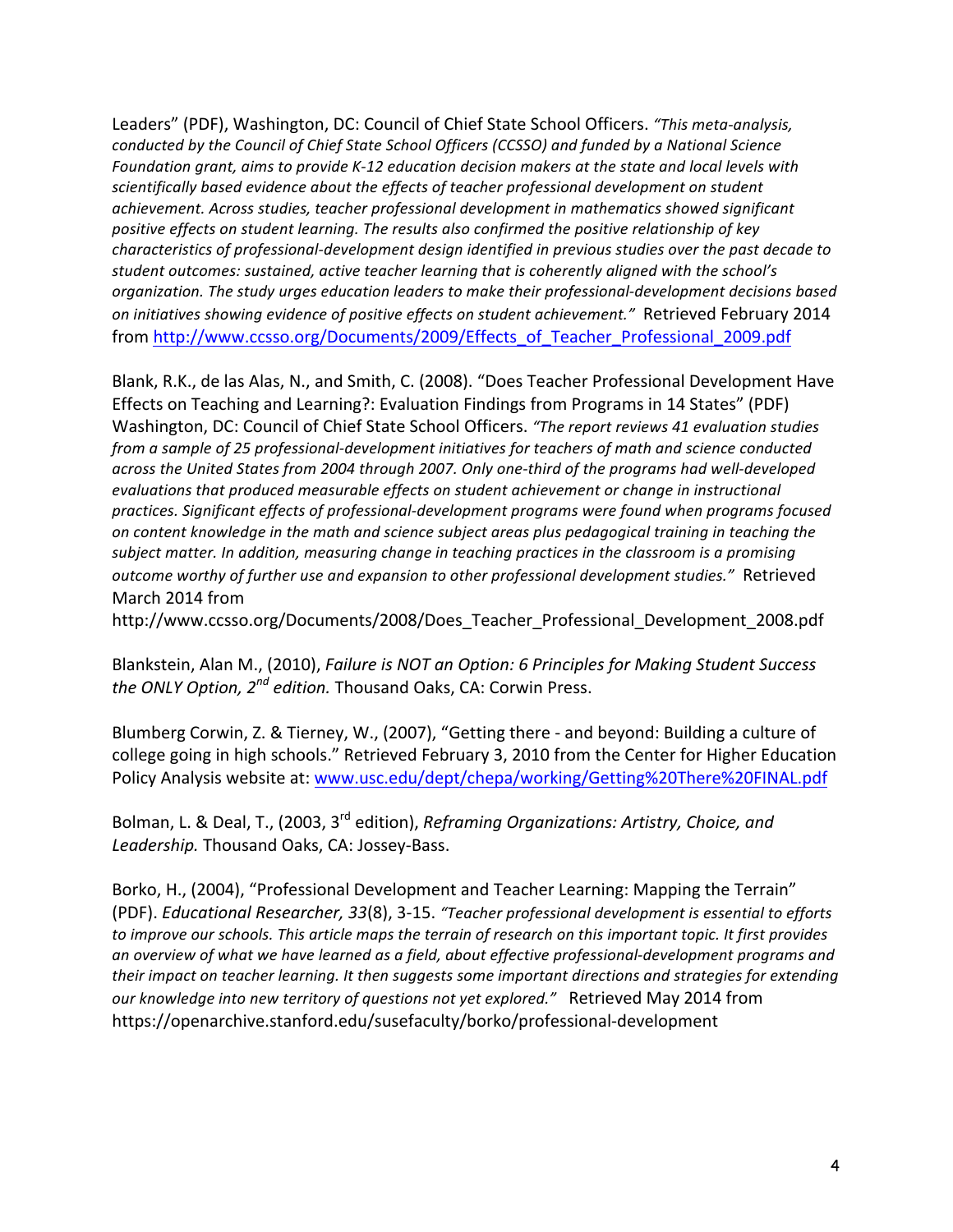Bottoms, G., (2004), "Using Rigor, Relevance, and Relationships to Improve Student Achievement: How Some Schools Do It," Atlanta, GA: Southern Region Education Board, http://www.sreb.org/programs/hstw/Outstanding/op2004.asp

Bransford, J., Brown, A., & Cocking, R. (Eds.), (1999). *How people learn: Brain, mind, experience,* and school. Washington, DC: National Academy Press.

Brick, Michael, (2013, reprint edition), Saving the School: The True Story of a Principal, a *Teacher,%a%Coach,%a%Bunch%of%Kids%and%a%Year%in%the Crosshairs%of%Education%Reform,%*Penguin,! 288 pages.

*"Saving%the%School is%the%true%story%of%a%school%in%Texas that%got%the%results%school%reformers%demand%* without doing any of the things that many of them champion. This school focused not on test-taking, but *on%restoring%pride%to%the%community%through%plays,%yearbooks,%school%clubs,%and%other%activities,%in%* addition to supporting teachers rather than firing them en masse. It was a revived community, not "no excuses" education reform, that helped students achieve higher goals and feel invested in their futures. *Saving%the%School is%a%quickly%paced%book%that%helpfully%illuminates%some%of%the%current%debates%in%public% education."*

Bryan, William and Joseph DiMartino, Center for Secondary School Redesign, (2010), "Writing Goals and Objectives: A Guide for the Grantees of the Smaller Learning Communities Program," United States Department of Education, Smaller Learning Communities Program. Retrieved May 2014: http://www2.ed.gov/programs/slcp/slc-wgandobj-book-f.pdf

Bryk, A., & Driscoll, M., (1988), *The high school as community: Contextual influences and* consequences for students and teachers. Madison, WI: National Center on Effective Secondary Schools.

Bryk, A.S., and Schneider, B., (2003), "Trust in Schools: A Core Resource for School Improvement. Creating Caring Schools," ASCD, *Educational Leadership,* 60 (6), 40-45. "Important consequences play out in the day-to-day social exchanges within a school community. Recent research shows that social trust among teachers, parents, and school leaders improves much of the routine work of schools and is a key resource for reform. The authors conducted almost a decade of intensive casestudy research and longitudinal statistical analyses from more than 400 Chicago elementary schools. They spent approximately four years in 12 school communities observing school meetings and events; conducting interviews and focus groups with principals, teachers, parents, and community leaders; *observing%classroom%instruction;%and%talking%to%teachers%about%the%progress%and%problems%in%their%reform%* efforts. Differences between two of these cases help illustrate how the dynamics of relational trust across a school community influence its reform efforts."

Caine, R., & Caine, G., (1994), *Making connections: Teaching and the human brain*. Menlo Park, CA: Innovative Learning, Addison Wesley.

Callahan, R., (2005), "Tracking and high school English Learners: Limiting opportunity to learn," *American%Educational%Research%Journal*,!42,!305,!328.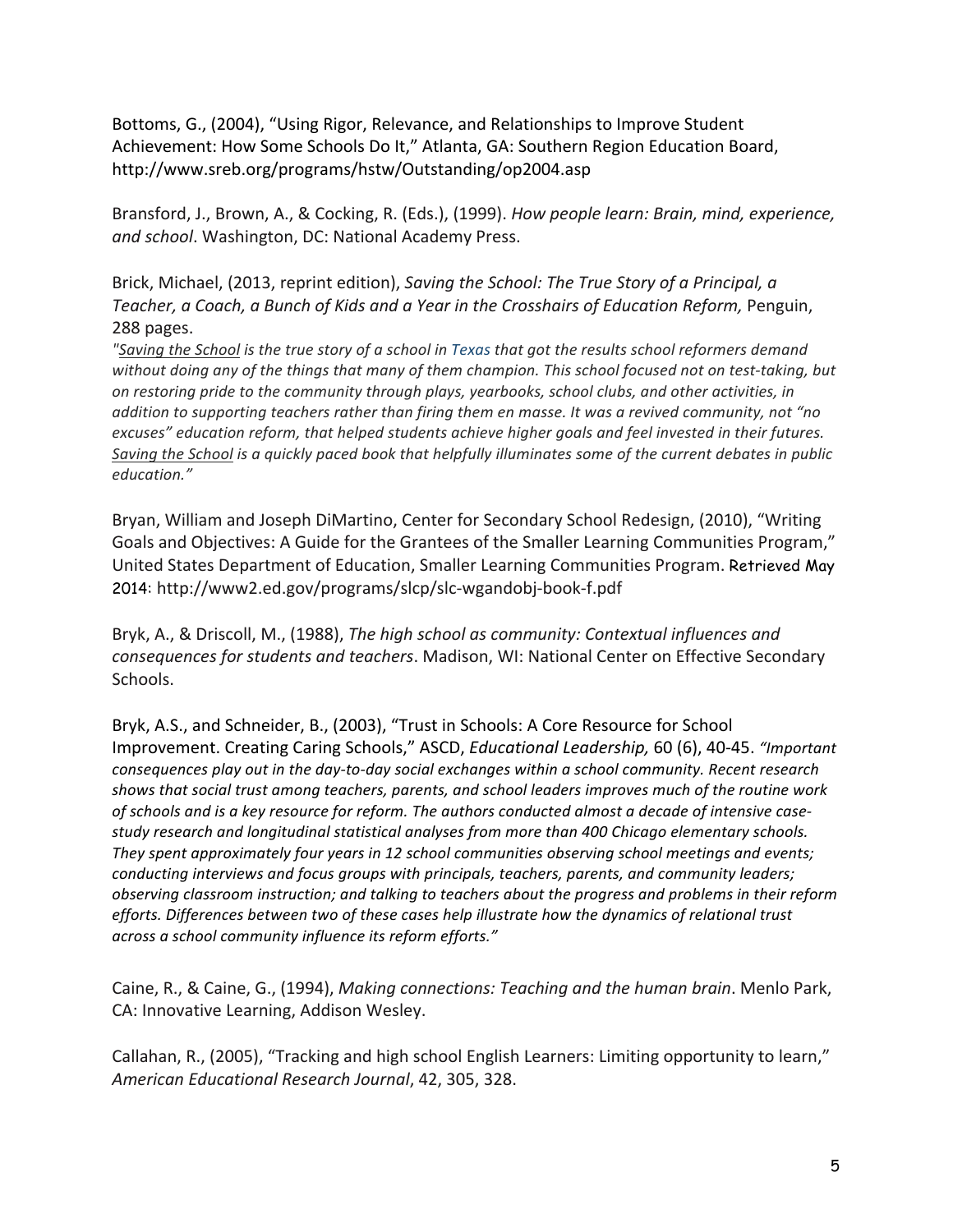Cervone, L. and Martinez-Miller, P., (2007), "Classroom Walkthroughs as a Catalyst for School Improvement," Leadership Compass, 4 (4). Retrieved from http://www.naesp.org/resources/2/Leadership Compass/2007/LC2007v4n4a2.pdf

Childress, Stacey and Benson, Scott, (2014), "Personalized Learning Every Day," Phi Delta Kappan, May 2014, Volume 95, no. 8, pp. 33-38

Christman, J., Cohen, J., & Macpherson, P., (1997), "Growing smaller: Three tasks in restructuring urban high schools," *Urban Education*, 32(1), 146–165.

Christman, J., & Macpherson, P., (1996), *The five school study: Restructuring Philadelphia's comprehensive high schools*. Philadelphia: Philadelphia Education Fund.

Chow, B., (2010), "The quest for 'deeper learning'," Hewlett Foundation. Retrieved from http://www.hewlett.org/newsroom/quest-deeper-learning."

Clark, P., Dayton, C., Tidyman, S. & Hanna, T., (2006), *Scheduling Guide for Small Learning Communities. Berkeley, CA: University of California at Berkeley, Career Academy Support* Network. Retrieved February 2014 from the College Tools for Schools: Helping California Schools Prepare Student for College and Careers site at http://collegetools.berkeley.edu/documents/cat\_4-45/scheduling\_guide.pdf (Also available at the Career Academy Support Network (CASN) website at http://casn.berkeley.edu )

City, Elizabeth A., Richard F. Elmore, Sarah E. Fiarman, and Lee Teitel, (2009), *Instructional Rounds in Education: A Network Approach to Improving Teaching and Learning, Cambridge,* Massachusetts: Harvard Education Press

Cohen, D., (1995), "What is the system in systemic reform?" *Educational Researcher*, 24(9), 11– 17, 31.

Conchas, Gilberto, (2006), *The Color of Success: Race and high-achieving urban youth*, New York: Teacher's College Press.

Conley, David T., (2010), *College and Career Ready: Helping All Students Succeed Beyond High* School, Jossey Bass.

Conley, David T., (2005) College Knowledge: What it Really Takes for Students to Succeed and *What We Can Do to Get Them Ready, Jossey Bass.* 

Conley, David T., (2007), "Redefining College Readiness," Eugene, Oregon: Educational Policy Improvement Center.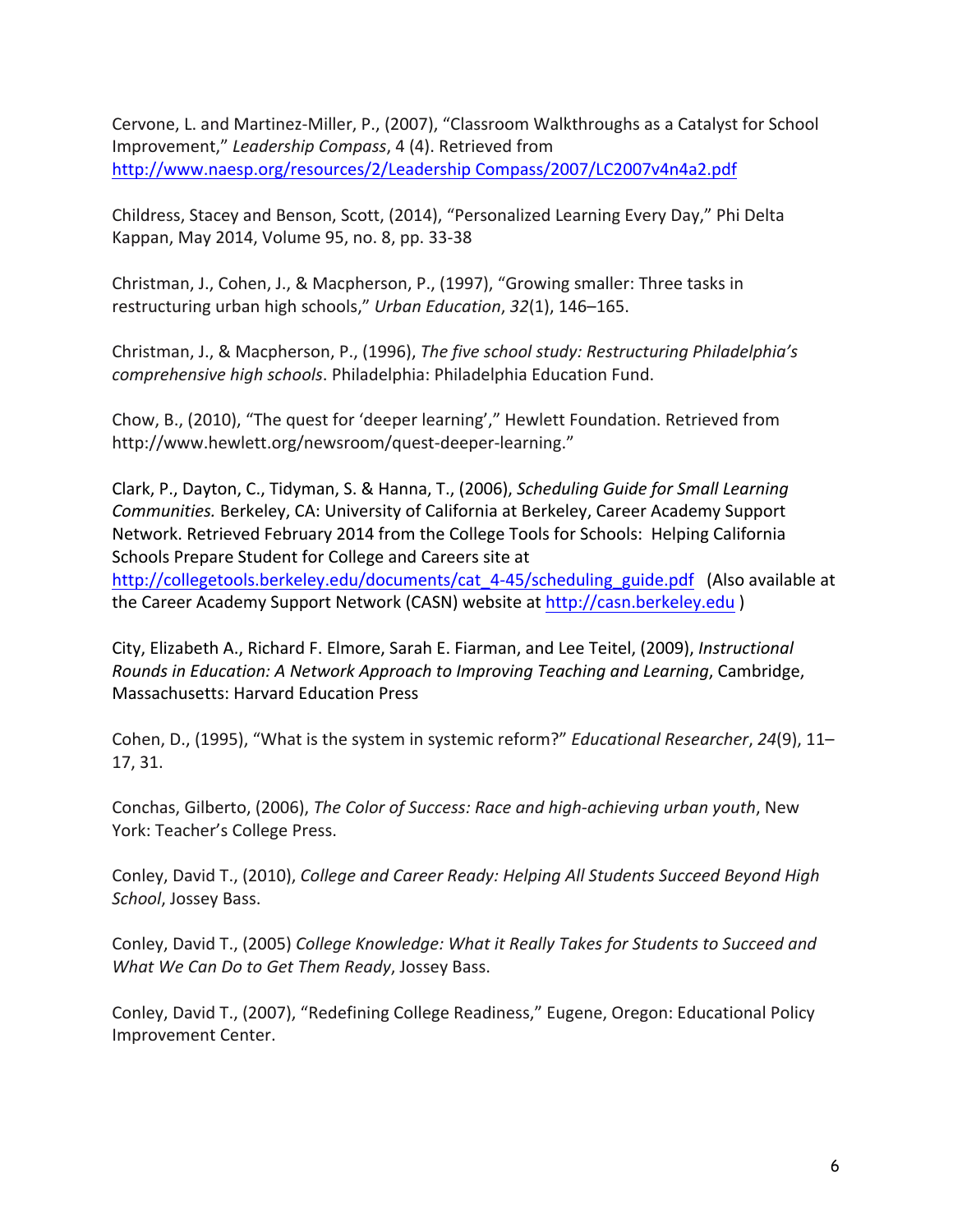Connell, J.; A. Klem, J. Broom, & M. Kenney, (2006), "Going Small and Getting Smarter: Small Learning Communities as Platforms for Effective Professional Development," Northwest Regional Educational Laboratory. (NWREL – now Education Northwest) http://www.nwrel.org/scpd/sslc/issue\_papers/issue\_paper\_3\_going\_small.pdf

Connell, J.P., Legters, N.E., Klem, A., West, T.C., (2005), "Getting ready, willing and able: Critical steps toward successful implementation of small learning communities in large high schools." (paper prepared for U.S. Department of Education. Retrieved March 3, 2010.)

ConnectEd: The California Center for College and Career, (Rob Atterbury), (2013), "Building a Linked Learning Pathway: A Guide for Transforming High Schools for College and Career Success, " retrieved February 2014 from

http://www.connectedcalifornia.org/direct/files/resources/Building%20a%20LL%20Pathway\_0 40413\_web.pdf

ConnectEd: The California Center for College and Career, (2012), "College and Career Readiness: What Do We Mean?: A Proposed Framework," 52 pages. Retrieved February 2014 from http://www.connectedcalifornia.org/direct/files/resources/CACR%20Version%20V1-2%20Apr%2012%202012\_FINAL.PDF

ConnectEd: The California Center for College and Career, (Roman Stearns), (2014), "Framework for Developing a System of Linked Learning Pathways," 26 pages. Retrieved February 2014 from http://connectedcalifornia.org/direct/files/resources/District%20Framework%20for%20System %20of%20Pathways%202014.pdf

ConnectEd: The California Center for College and Career and SCOPE: Stanford Center for Opportunity Policy in Education, (Elle Rustique (SCOPE) and Brad Stam (ConnectEd)), (2013), "The Linked Learning Advantage: Using Linked Learning to Implement Common Core State Standards," A Brief, 8 pages. Retrieved February 2014 from http://www.connectedcalifornia.org/direct/files/resources/SCOPE%20LL-CCSS%20knowledge%20brief.pdf

Cook, A., (2000), "The transformation of one large urban school: The Julia Richman Educational Complex," In E. Clinchy (Ed.), *Creating new Schools: How small schools are changing American Education."* New York, NY: Teachers College Press.

Cotton, K. (1996), *School size, school climate, and student performance*. Portland, OR: Northwest Regional Educational Laboratory.

Cotton, K., (2001), "New small learning communities: Findings from recent literature," Portland, OR: Northwest Regional Educational Laboratory.

Crowther, Francis A. (Allen), Ferguson, Margaret, and Hann, Leanne, (2008), *Developing Teacher* Leaders: How Teacher Leadership Enhances School Success, second edition, Corwin Press, 216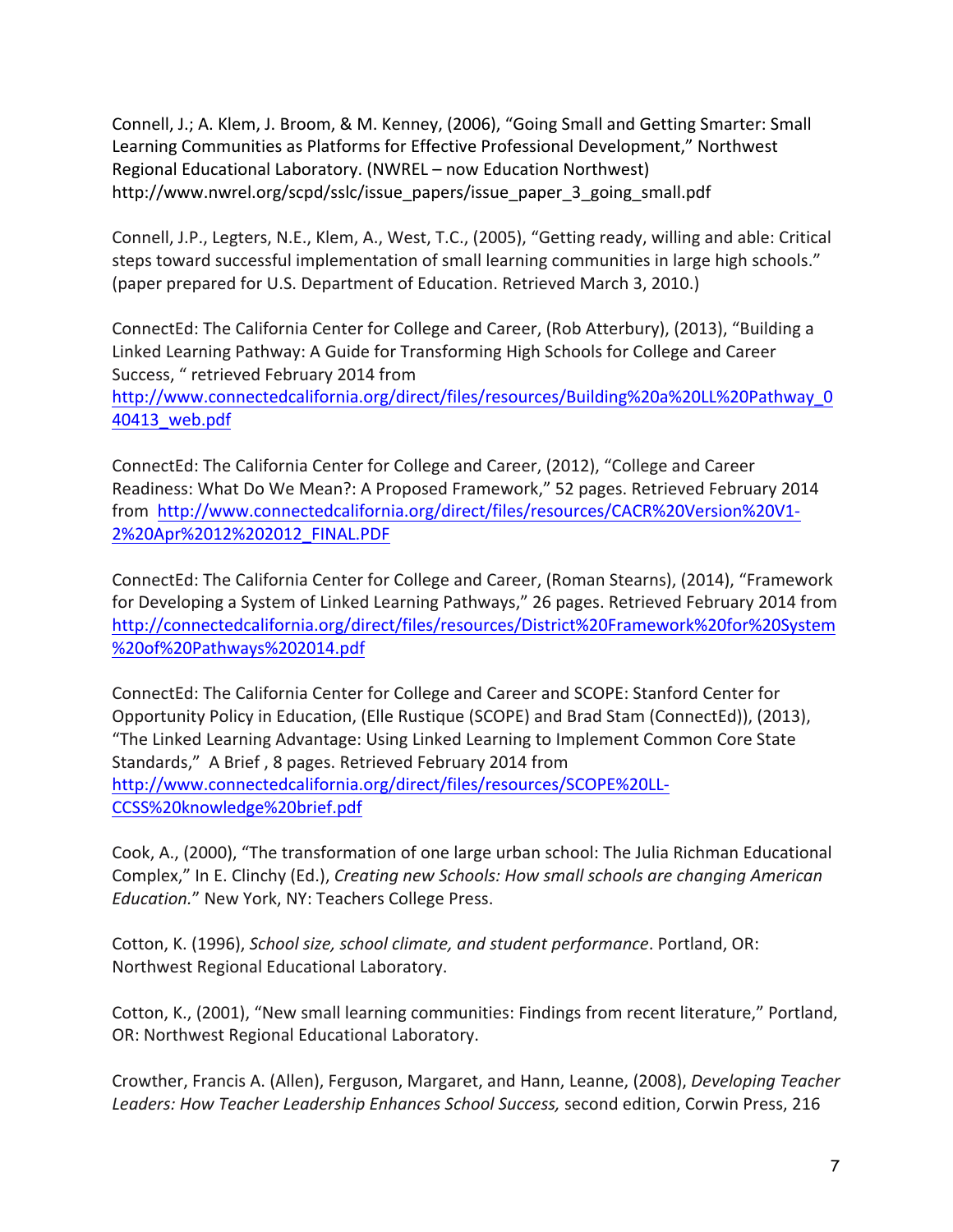#### pages.

Cuban, Larry, (2010), *As Good As It Gets: What School Reform Brought to Austin*, Harvard University Press, 304 pages.

Book Description: "Take an economically and racially diverse urban school district emerging from a long *history of segregation. Add an energetic, capable, bridge-building superintendent with ambitious district*wide goals to improve graduation rates, school attendance, and academic performance. Consider that he was well funded and strongly supported by city leaders, teachers, and parents, and ask how much changed in a decade of his tenure—and what remained unchanged?

Larry Cuban takes this richly detailed history of the Austin, Texas, school district, under Superintendent Pat Forgione, to ask the question that few politicians and school reformers want to touch. Given effective use of widely welcomed reforms, can school policies and practices put all children at the same academic *level? Are class and ethnic differences in academic performance within the power of schools to change?* 

Cuban argues that the overall district has shown much improvement—better test scores, more high school graduates, and more qualified teachers. But the improvements are unevenly distributed. The *elementary schools improved, as did the high schools located in affluent, well-educated, largely white* neighborhoods. But the least improvement came where it was needed most: the predominantly poor, *black, and Latino high schools. Before Forgione arrived, over 10 percent of district schools were failing,* and after he left office, roughly the same percentage continued to fail. Austin's signal successes amid failure hold answers to tough questions facing urban district leaders across the nation."

Cushman, Kathleen, (2014), "8 conditions for motivated learning," Phi Delta Kappan, May2014, voume 95, number 8, pp.  $18 - 22$ .

Cushman, Kathleen and the students of What Kids Can Do, (2012), *Fires in the Mind: What Kids* Can Tell Us About Motivation and Mastery, Jossey-Bass, 208 pages.

Daniels, Harvey; Bizar, Marilyn; and Zemelman, Steven, (2001), *Rethinking High School: Best Practice in Teaching, Learning, and Leadership, Portsmouth, New Hampshire: Heinemann.* 

Darling-Hammond, L., (2012), "Creating a Comprehensive System for Evaluating and Supporting Effective Teaching" (PDF), Stanford, CA: Stanford Center for Opportunity Policy in Education. This report identifies five key features of effective teacher evaluation systems that also support effective *teaching: (1) start with standards, (2) create performance-based assessments, (3) build a standardsbased system of local evaluation, (4) create structures to support high-quality, fair, and effective evaluation, and (5) create aligned professional-learning opportunities. The report also reviews the* evidence discouraging the use of value-added modeling in teacher evaluation practices. Retrieved May 2014 at https://edpolicy.stanford.edu/publications/pubs/591

Darling-Hammond, Linda, (2010), *The Flat World and Education: How America's Commitment to Equity Will Determine Our Future, New York City, N.Y.: Teachers College Press.* 

Darling-Hammond, Linda, (1997), *The Right to Learn: A Blueprint for Creating Schools That Work*. San Francisco, California: Jossey-Bass.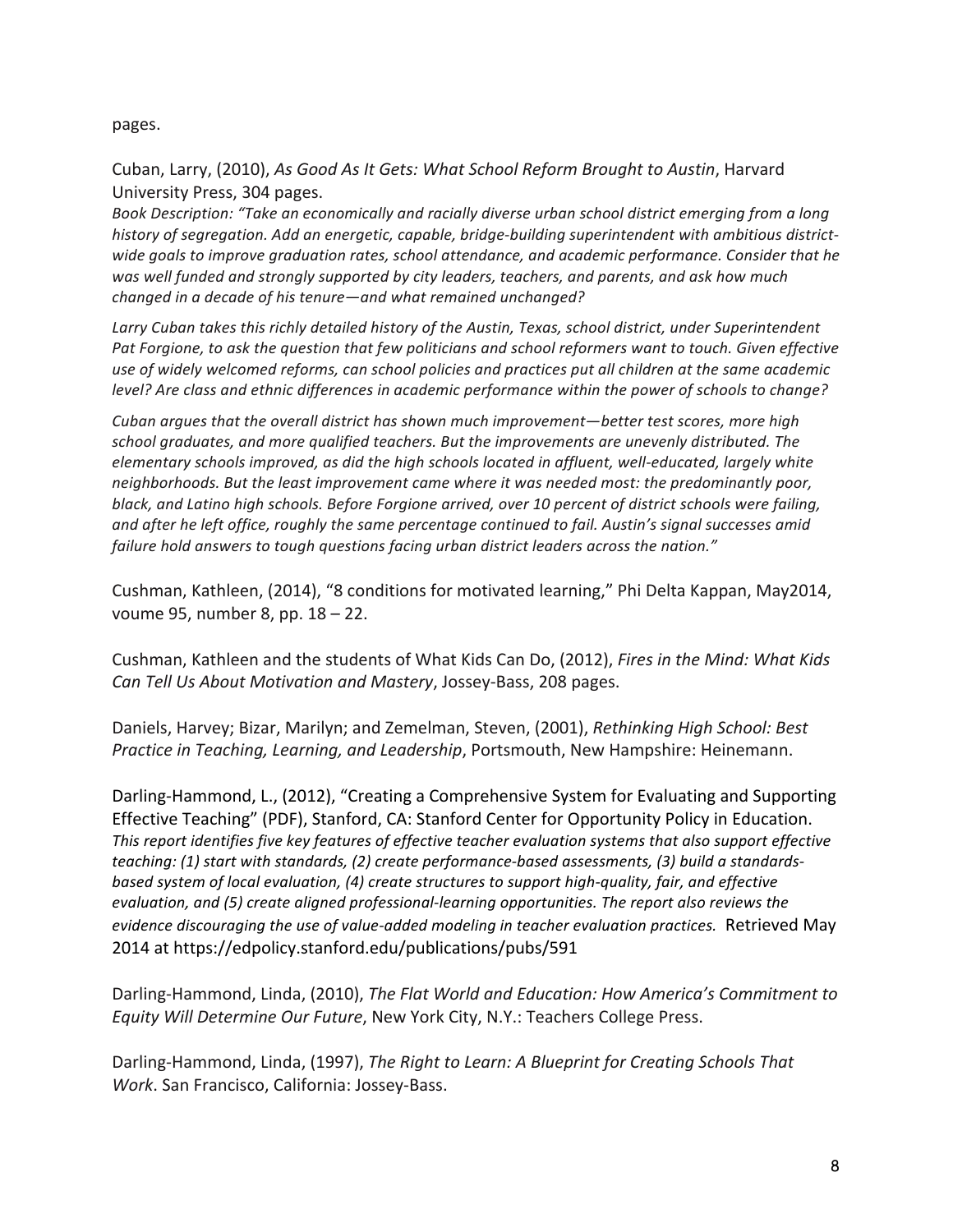Darling-Hammond, L., Ancess, J., & Ort, S., (2002), "Reinventing high school: Outcomes of the Coalition!Campus!Schools!Project."!*American%Educational%Research%Journal*,!*39*(3),!639–673.

Darling-Hammond, L., Milliken, M. & Ross, P., (2006), "High school size, structure, and content: What matters for student success?" Stanford, CA: Stanford University. (paper) Retrieved May 2014 from http://www.brookings.edu/gs/brown/bpepconference/harris\_presentation.pdf

Darling-Hammond, L., Wei, R.C., Andree, A., Richardson, N., and Orphanos, S., (2009), Professional Learning in the Learning Profession: A Status Report on Teacher Development in *the United States and Abroad* (PDF), Stanford, CA: National Staff Development Council and the School Redesign Network at Stanford University. "This report examines what research has revealed about professional learning that improves teachers' practice and student learning. It describes the relative availability of such opportunities in the United States as well as in high-achieving nations around the world, which have been making substantial and sustained investments in professional learning for teachers over the last two decades." Retrieved May 2014 at http://learningforward.org/docs/pdf/nsdcstudy2009.pdf

Darsche, Svetlana and Stam, Brad, (2012), "College and Career Readiness: What Do We Mean?" ConnectEd: The California Center for College and Career

Dexter, K., Tail, R. & Sadler, P., (2006), "Traditional and block scheduling for college science preparation: a comparison of college science success of students who report different high school scheduling plans," *High School Journal*, 89 (4), 22-33.

DiMartino, Joseph and Clarke, John H., (2008), *Personalizing the High School Experience for Each Student*, Alexandria, Virginia: Association for Supervision and Curriculum Development (ASCD).

*(Chapters%include:%A%Failure%to%Adapt,%Guiding%Personalized%Learning,%Personal%Learning%Plans,%* Personalized Teaching, Community-Based Learning, Personalized Assessment, and Personalizing School Systems. ASCD also offers an online Study Guide to accompany the book.)

Dolejs, C., (2006), "Report on key policies and practices of consistently higher performing high schools," Retrieved February 3, 2014 from the National High School Center website: www.betterhighschools.org/docs/ReportOfKeyPracticesandPolicies\_10-31-06.pdf

Downey, C.J., Steffy, B.E., English, F.W., Frase, I.E., and Poston, W.K., (2007), *The Three-Minute Classroom%Walkthrough:%Changing%School%Supervisory%Practice%One%Teacher%at%a%Time*,! Thousand Oaks, California: Corwin Press.

Duffy, H., (2007). "Meeting the needs of significantly struggling learners in high school." Retrieved March 1, 2014 from the National High School Center website at: www.betterhighschools.org/docs/NHSC\_RTIBrief\_08-02-07.pdf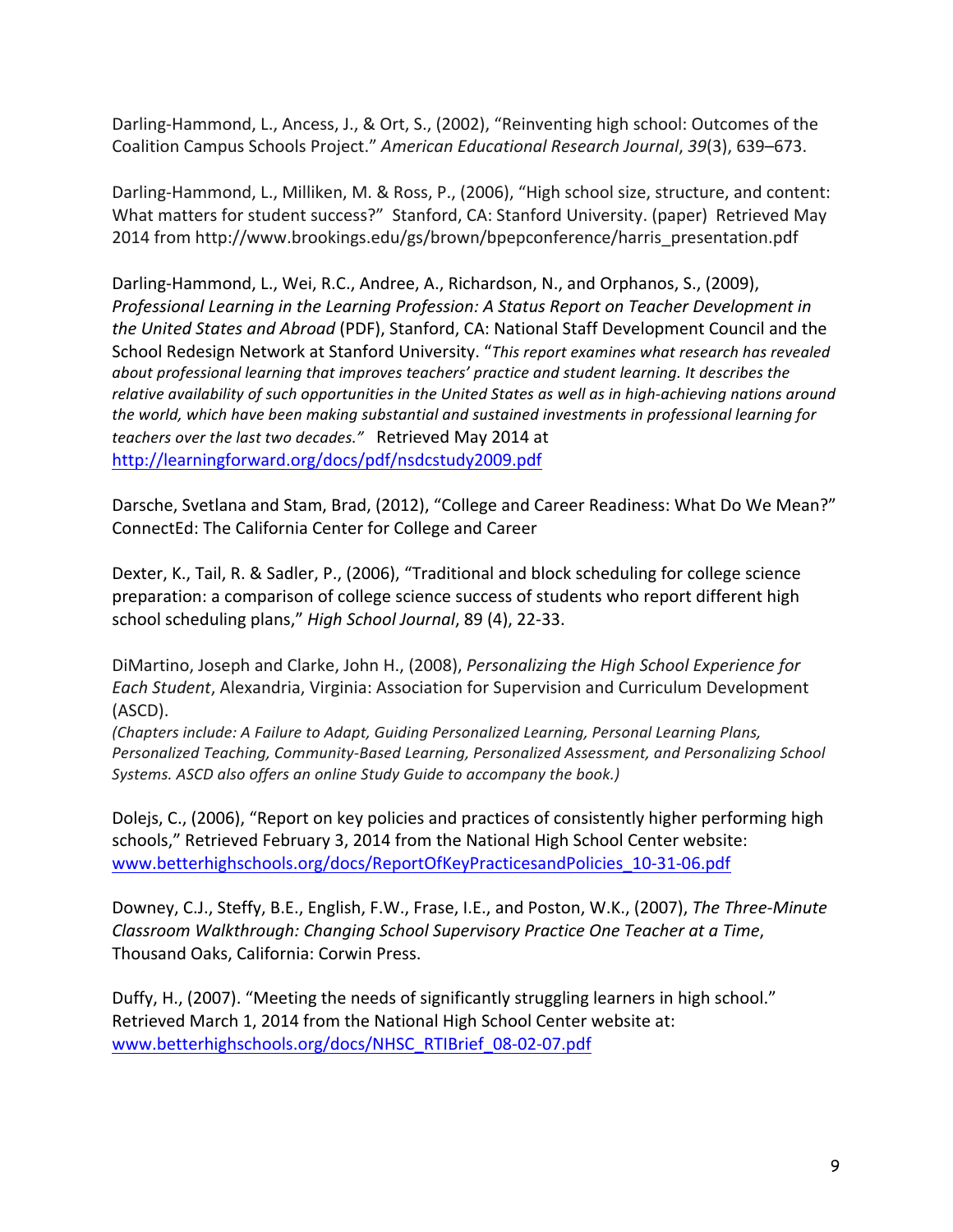DuFour, R., (2004), "What is a "Professional Learning Community"?" *Educational Leadership*, 61 (8), 6-11. Retrieved May 2014 at http://www.ascd.org/publications/educationalleadership/may04/vol61/num08/What-Is-a-Professional-Learning-Community¢.aspx

DuFour, Richard; DuFour, Rebecca, and Ecker, Robert, (2008), *Revisiting Professional Learning Communities at Work: New Insights for Improving Schools*. Bloomington, Indiana: Solution Tree Press.

DuFour, R., DuFour, R., Eaker, R. and Karchanek, G., (2009), *Raising the Bar and Closing the Gap*, Solution Tree Press, Bloomington, Indiana (sequel to *Whatever It Takes: How Professional* Learning Communities Respond When Kids Don't Learn)

DuFour, R., DuFour, R., Eaker, R., Karchanek, G., (2004), *Whatever It Takes: How Professional* Learning Communities Respond When Kids Don't Learn, Solution Tree Press, Bloomington, Indiana!

Education Resources Institute, (2007), "Academic Rigor: At the Heart of College Access and Success. Pathways to College Network: A College Readiness Issues Brief," Retrieved March 5, 2014, from http://www.pathwaystocollege.net

Education Trust, (2005), "Gaining Traction, Gaining Ground: How Some High Schools Accelerate Learning for Struggling Students," Retrieved March 5, 2014 from http://www2.edtrust.org/NR/rdonlyres/6226B581-83C3-4447-9CE7-31C5694B9EF6/0/GainingTractionGainingGround.pdf

Egelson, P., Harman, P., Hood, A. and Achilles, C., (2002), "How class size makes a difference." Greensboro, N.C.: The Regional Educational Laboratory at SERVE. Retrieved May 2014 from http://www.classsizematters.org/wp-

content/uploads/2012/10/SERVE\_how\_class\_size\_makes\_a\_difference1.pdf

Elmore, Richard F. (editor), (2011), *I Used to Think … and Now I Think … : Twenty Leading* Educators Reflect on the Work of School Reform, Harvard Education Press. "Harvard professor *Richard%F.%Elmore%asked%19%other%educators%to%use%a%common%teaching%tool%to%show%how%their%beliefs%on%*  $s$ chool reform have changed over the years. The book includes essays by education luminaries such as *Deborah%Meier,%Howard%Gardner,%Dennis%Littky,%and%Sonia%Nieto.%The%short%pieces%are%illuminations%into%* the minds of some of education's great thinkers and practitioners. Elmore encourages everyone involved with education, practitioners and policymakers alike, to consider doing a similar exercise about how their beliefs have been shaped over the years."

Elmore, Richard F., (2004), *School Reform From the Inside Out: Policy, Practice, and Performance*, Harvard Education Press, 277 pages.

*"Dick%Elmore%guides%us%to%a%clear,%common%sense%strategy%for%linking%educational%policy%and%instructional%* change. He wants standards, incentives and professional supports that add up to a coherent system *because ... teachers have to feel that there is some compelling reason for them to practice differently, with the best direct evidence being that students learn better. . . Now that is the heart of the matter." ----*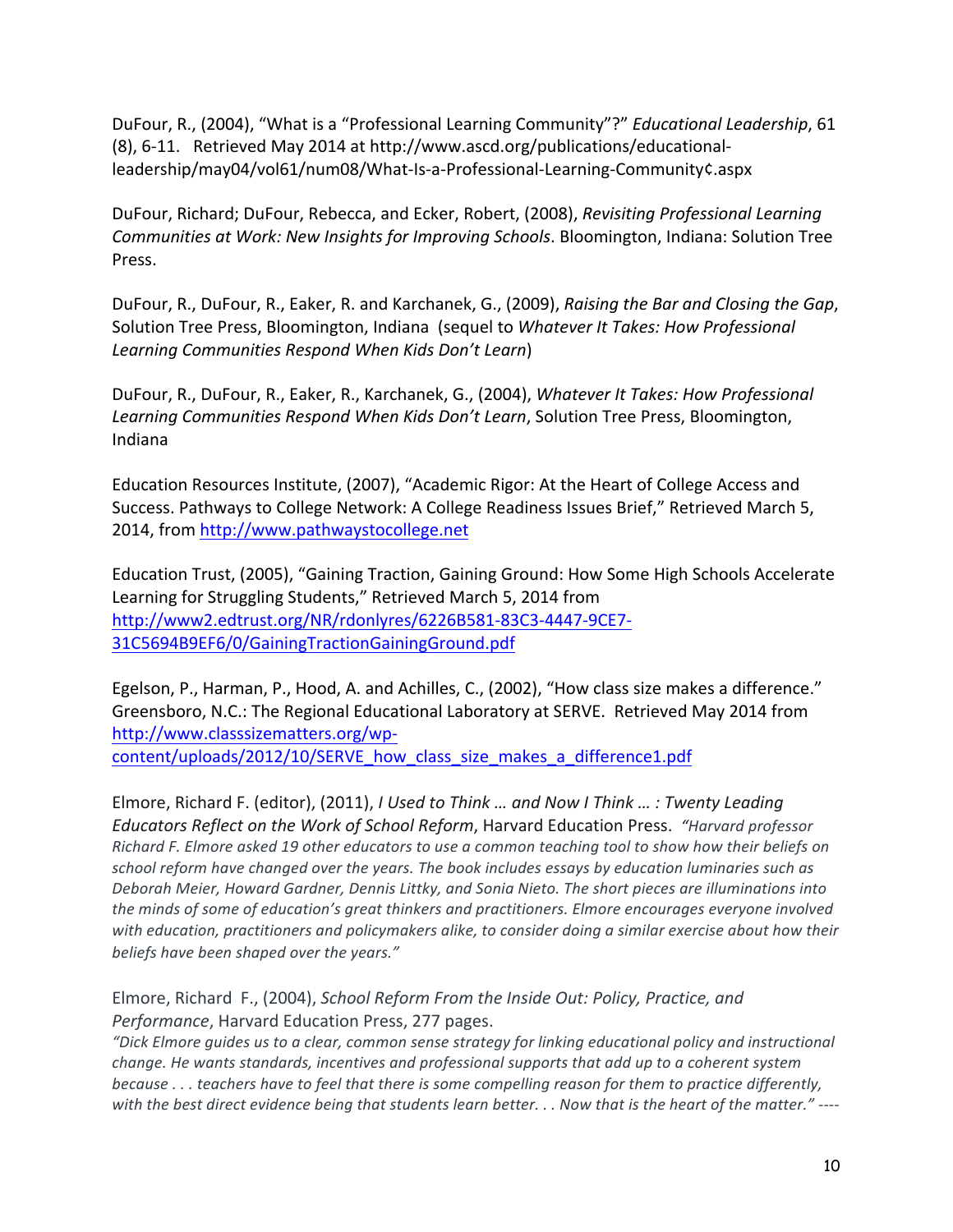*Sandra%Feldman,%President%Emeritus,%American%Federation%of%Teachers*

*"In%my%work%with%policymakers%and%practitioners%over%the%past%decade%I've%drawn%repeatedly%upon%these% Elmore essays. This volume will now find its way into my courses on education policy." ----Robert B. Schwartz,%Former%President,%Achieve,%Inc.%and%Lecturer,%Harvard%Graduate%School%of%Education*

*"Professor%Elmore%takes%on%many%of%the%toughest%education%issues:%improving%teaching,%taking%programs%* to scale, managing performance accountability. His thoughtful analyses offer deep understanding and some hope for our future." *--Marshall S. Smith, Director, Education Program, The William and Flora Hewlett%Foundation%and%Former%Undersecretary%of%Education*

Farr, Steven and Teach for America, (2010), *Teaching as Leadership: The Highly Effective Teacher's Guide to Closing the Achievement Gap, Jossey-Bass, 352 pages.* 

Fine, M., & Somerville, J. (1998). "Small schools, big Imaginations: A creative look at urban public schools," Chicago: Cross City Campaign for Urban School Reform.

Finkelstein, Neal; Fong, Anthony; Hirschman, Becca (WestEd); Luers, Katie Whitney; Deussen, Theresa with Francie Linder, Mary Rosenthal, Sara Sellards, and Rhonda Barton (Northwest Regional Educational Laboratory, Portland, Oregon), (2009), "Improving the Quality and Use of Postsecondary Education Data: A Resource Guide for Smaller Learning Communities," a publication of the U.S. Department of Education. Retrieved from Education Northwest website in May 2014 at http://educationnorthwest.org/resource/915

Foley, E., Klinge, A. and Reisner, E., (2008), "Evaluation of New Century High Schools: Profile of an Initiative to Create and Sustain Small, Successful High Schools Final Report," New Visions for Public Schools, NYC, NY: Policy Studies Associates, Inc.

Fowler, W., & Walberg, H., (1991), "School size, characteristics, and outcomes," *Educational Evaluation and Policy Analysis, 13(2), 189-202.* 

Francis, D., Rivera, M., Lesaux, N., Kieffer, M., & Rivera, H., (2006), "Practical guidelines for the education of English language learners: Research-based recommendations for instruction and academic interventions." Retrieved March 1, 2014 from the Center on Instruction website at: www.centeroninstruction.org/files/ELL1-interventions.pdf

Friedlaender, D., Darling-Hammond, L., et. al. (2007). "High Schools for Equity: Policy Supports for Student Learning in Communities of Color." Retrieved May 2014 at https://edpolicy.stanford.edu/projects/283

Fullan, Michael, (2010), *All Systems Go: The Change Imperative for Whole System Reform*, Corwin Press, 136 pages.

*"Based%on%Fullan's%work%with%school%districts%and%large%systems%in%the%United%States,%United%Kingdom,%* and Canada, this resource lays out a comprehensive action plan for achieving whole system reform."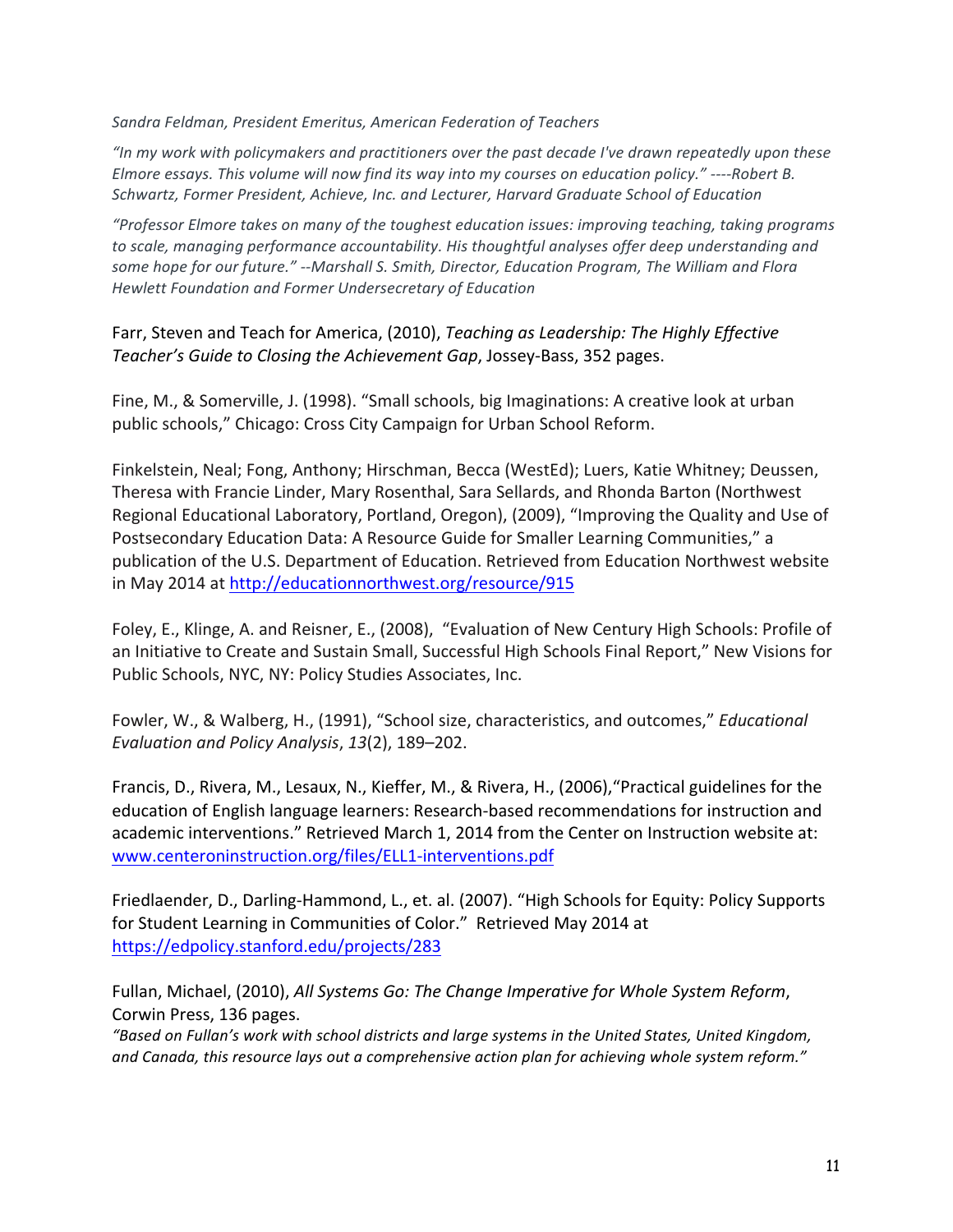Futrell, M.H. and Gomez, J., (2008), "How Tracking Creates a Poverty of Learning, *Educational Leadership*, (65), 8, 74-78.

Gabriel, John G., (2005) *How to Thrive as a Teacher Leader*, Association for Supervision and Curriculum Development (ASCD), 220 pages

Garrity, D., (2004), "Detracking with Vigilance," School Administrator, 61 (7), 24-27.

Gewertz, C., (2007), "New Small Schools in NYC Post Higher Graduation Rate." *Education Week*, (26). Retrieved May, 2014 from http://www.edweek.org/ew/articles/2007/10/31/10newcentury.h27.html

Guskey, Thomas R., (2014), "Planning Professional Learning, Educational Leadership," Educational Leadership, May 2014, Volume 71, Number 8, pp. 10-17.

Guskey, T.R., and Yoon, K.S., (2009), What Works in Professional Development? (PDF) *Phi Delta Kappan, 90*(7), 495-500. A research synthesis confirms the difficulty of translating professional development into student achievement gains despite the intuitive and logical connection. Those responsible for planning and implementing professional development must learn how to critically assess and evaluate the effectiveness of what they do. In this analysis, time was found to be a crucial factor to success. While the number of contact hours ranged widely, from five to over 100 hours depending on the study, those initiatives that showed positive effects included 30 or more contact hours. It thus seems clear that effective professional development requires considerable time, and that time must be well organized, carefully structured, purposefully directed, and focused on content or pedagogy or both (Citing: Birman et al., 2000; Garet et al., 2001; Guskey, 1999). Retrieved May 2014 from

https://www.k12.wa.us/Compensation/pubdocs/Guskey2009whatworks.pdf

Hamilton, L., Halverson, R., Jackson, S., Mandinach, E., Supovitz, J., & Wayman, J., (2009), "Using student achievement data to support instructional decision making," (NCEE 2009-4067). Washington, DC: National Center for Education Evaluation and Regional Assistance, Institute of Education Sciences, U.S. Department of Education. Retrieved May 2014 from the Institute of Education Sciences web site/What Works Clearinghouse at: http://ies.ed.gov/ncee/wwc/PracticeGuide.aspx?sid=12

Hanushek, E.A., (2011), "The Economic Value of Higher Teacher Quality," (PDF). *Economics of Education Review, 30, 466-479. "This article reviews what is known about the relationship between* teacher quality and student achievement and combines information about teacher effectiveness with the economic impact of higher achievement. A teacher one standard deviation above the mean effectiveness annually generates marginal gains of over \$400,000 in future student earnings, assuming a class size of *20,%and%proportionately%higher%gains%with%larger%class%sizes.%However,%for%ineffective%teachers,%increased%* class size exacerbates the negative effect on students' future earnings. Replacing the bottom 5 percent to 8 percent of teachers with average teachers could move the United States near the top of *international math and science rankings with a present value of \$100 trillion."* Retrieved May 2014 at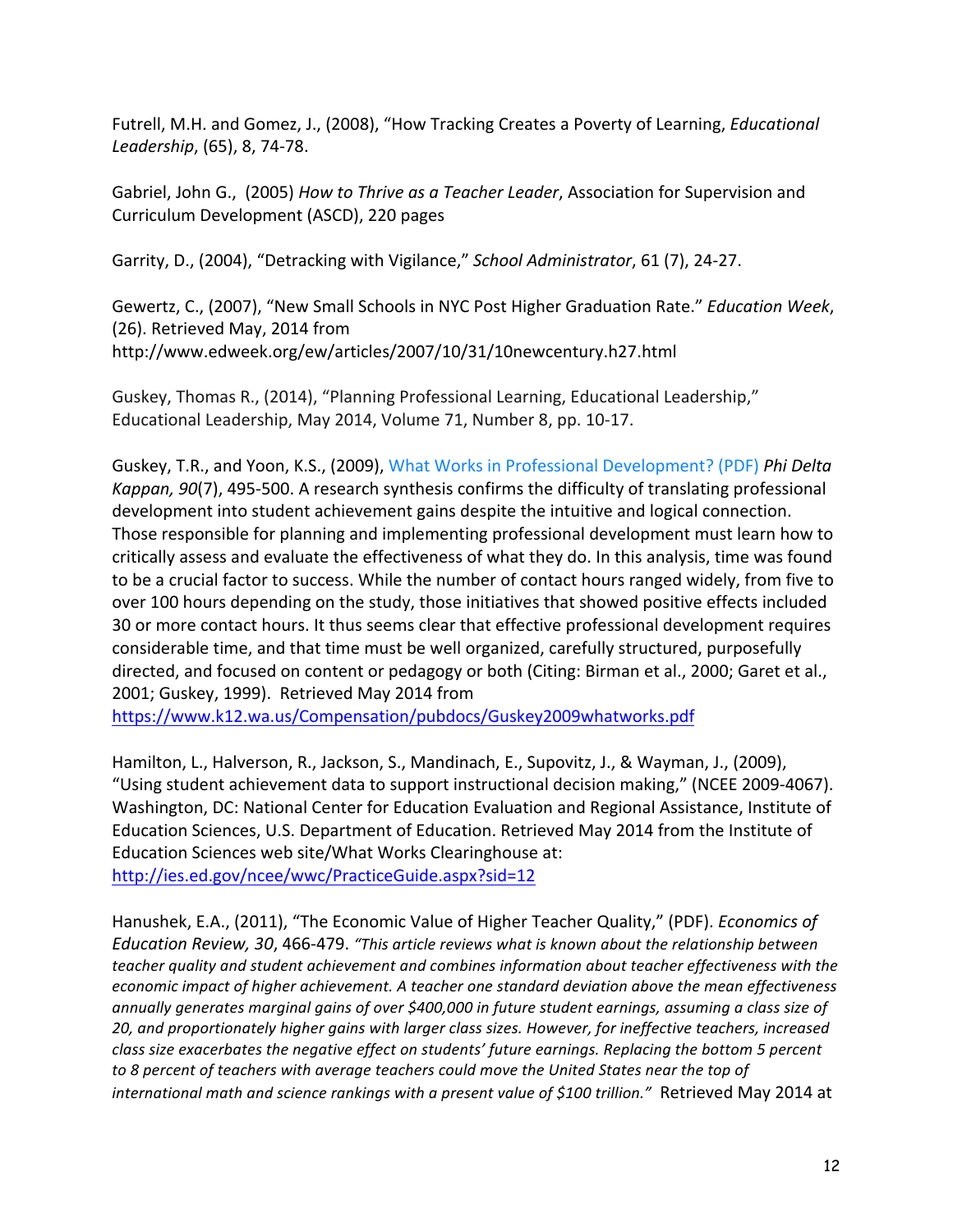http://www.nber.org/papers/w16606

Hanushek, E.A., and Rivkin, S.G., (2012), The Distribution of Teacher Quality and Implications for Policy. Annual *Review of Economics, 4,* 131-157. Existing research consistently shows large variations in teacher effectiveness, much of which is within schools as opposed to between schools. The authors discuss the complexity of factors that contribute to the gains of students on various achievement tests. Retrieved May 2014 at http://hanushek.stanford.edu/publications/distribution-teacher-quality-and-implications-policy

Harmston, M., Pliska, A., Ziomek, R., & Hackman, D., (2003), The Relationship between Schedule Type and ACT Assessment Scores: A Longitudinal Study. Retrieved May 2014 at http://www.act.org/research/researchers/reports/pdf/ACT\_RR2003-3.pdf

Hassard, Jack and Dias, Michael, (2005), *The Art of Teaching Science: Inquiry and Innovation in Middle School and High School, New York: Oxford University Press.* 

Hoachlander, Gary, (2008), "Bringing Industry to the Classroom," *Educational Leadership*, (65),  $8, 22-27.$ 

Hoff, D., (2008), "Study of Small High Schools Yields Little on Achievement," *Education Week*, (26). Retrieved May 2014 from http://www.edweek.org/ew/articles/2008/04/21/38community.h27.html

Hoffman, Nancy, Vargas, J. and Santos, J., (2008), "On Ramp to College: A State Policy Guide to Dual Enrollment, a Jobs for the Future publication, Retrieved May 2014 from http://www.jff.org/publications/ramp-college-state-policymakers-guide-dual-enrollment

Hopkins, G., (2008), "Walk-throughs are on the Move," *Education World*. Retrieved May 2014 from http://www.education-world.com/a\_admin/admin/admin405.shtml

Horn, L. & Kojaku, L.K., (2001), "High school academic curriculum and the persistence path through college," (NCES 2001-163). Retrieved February 3, 2014 from the National Center for Education Statistics, U.S. Department of Education website: http://nces.ed.gov/pubs2001/2001163.pdf

Huebner, Tracy A. and Corbett, Grace Calisi, (2008), "Rethinking High School: Supporting all students to be college-ready in math." Retrieved May 2014 from http://www.wested.org/resources/rethinking-high-school-supporting-all-students-to-becollege-ready-in-math/

Hughes, K.I., Karp, M.M., Fermin, B.J., and Bailey, T.R., (2006), "Pathways to College Access and Success," CCRC Brief Number 27. New York: Columbia University Teachers College. Retrieved May 2014 at http://ccrc.tc.columbia.edu/publications/pathways-college-access-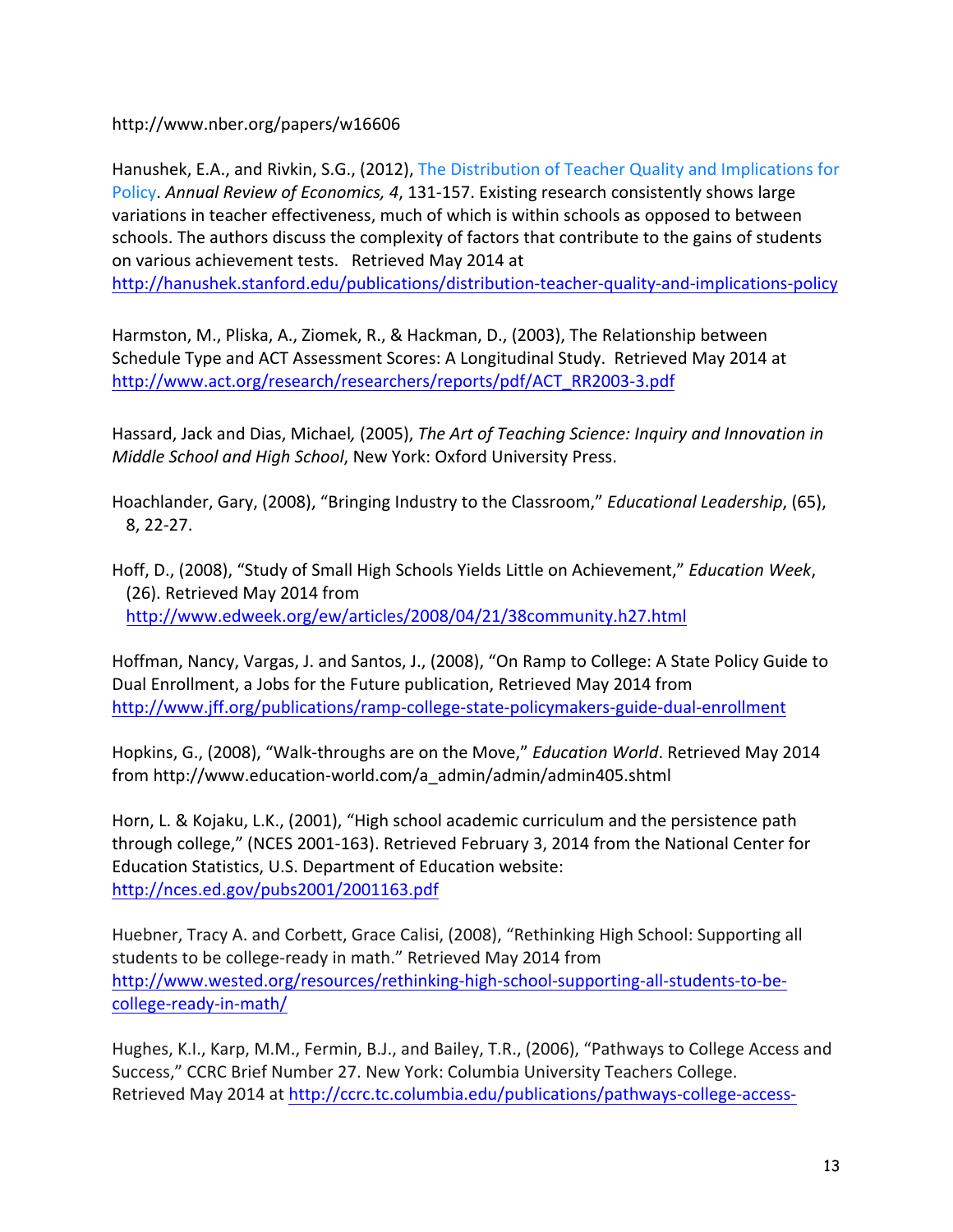## success.html

Ingersoll, R., and Strong, M., (2011), The Impact of Induction and Mentoring Programs for Beginning Teachers: A Critical Review of the Research. *Review of Education Research, 81*(2), 201-233. This review critically examines 15 published studies on the effects of teacher induction and mentoring programs for new teachers. The authors conclude that, overall, the evidence supports the claim that teacher induction and mentorship programs in particular have positive impacts, including improved teacher satisfaction, retention, and student achievement.

Johnson, H. (2003), "Leadership by Walking Around: Walkthroughs and Instructional Improvement," The Principals' Partnership. Retrieved May 2014 from http://www.principalspartnership.com/feature 203.html

Kahne, J.E., Sporte, S.E., & Easton, J.Q., (2005), "Creating small schools in Chicago: An early look at implementation and impact." Retrieved February 3, 2014 from the Sage Journals Online website at: http://imp.sagepub.com/cgi/reprint/8/1/7.pdf

Kemple, J., Connell, J., Legters, N. & Eccles, J., (2006), "Making the Move: How freshman academies and thematic small learning communities can support successful transitions to and through high school." Retrieved February 3, 2010 from the Smaller Learning Communities Program, U.S. Department of Education website at http://irre.org/sites/default/files/publication\_pdfs/making\_the\_move\_0.pdf

Kemple, James., (1997), *Career Academies. Communities of Support for Students and Teachers: Emerging Findings from a 10-Site Evaluation. MDRC, New York, NY.* 

Kemple, James and Jason Snipes, (2000), *Career Academies: Impacts on Students' Engagement and Performance in High School. MDRC, New York, NY.* 

Kemple, James, (2001), *Career Academies: Impacts on Students' Initial Transitions to Post-Secondary Education and Employment. MDRC, New York, NY.* 

Kemple, James and Judith Scott-Clayton, (2004), *Career Academies: Impacts on Labor Market Outcomes and Educational Attainment. MDRC, New York, NY.* 

Lawrence, B., Bingler, S., Diamond, B., Hill, B., Hoffman, J., Howley, C., Mitchell, S., Rudolph, D., and Washor, E. (2002). Dollars and Sense: The Cost Effectiveness of Small Schools. Arlington, Virginia: The Rural School and Community Trust.

Lee, V., & Smith, J., (1995), "Effects of high school restructuring and size on gains in achievement and engagement for early secondary school students." Sociology of Education, *68*(4),!241–270.

Lee, V., & Smith, J., (1997), "High school size: Which works best, and for whom?" *Educational*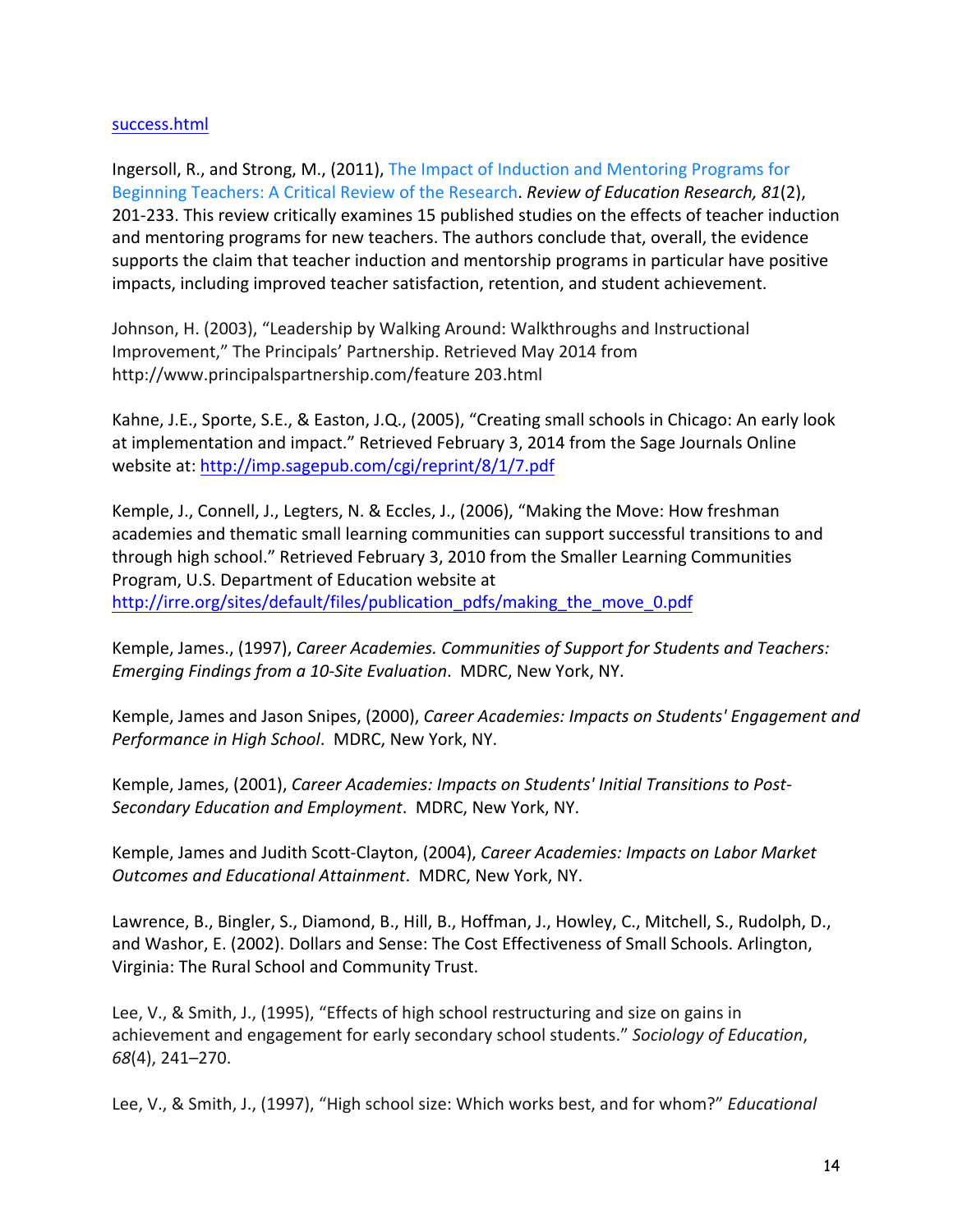*Evaluation and Policy Analysis, 19(3), 205–227.* 

Lee, V.E. (with Smith, J.B.), (2001), *Restructuring high schools for equity and excellence: What works*, New York: Teachers College Press.

Legters, N., Balfanz, R., & McPartland, J., (2002), "Solutions for failing high schools: Converging visions and promising models." Washington, D.C.: ERIC.

Leithwood, K., Seashore Louis, K., Anderson, S.E., and Wahlstrom, K. L., (2004), "Review of *Research: How Leadership Influences Student Learning"* (PDF). University of Minnesota and University of Toronto. "This review has summarized a broad range of empirical research and related *literature in order to better understand the links between leadership and student learning. Both district* and school leadership provide a critical bridge between most reform initiatives and their consequences for students. Of all the factors that contribute to what students learn at school, leadership is second in strength only to classroom instruction. Furthermore, effective leadership has the greatest impact in those *circumstances in which it is most needed (e.g., schools "in trouble"). This evidence supports the present* widespread interest in improving leadership as a key to the successful implementation of large-scale reforms." Retrieved May 2014 from Wallace Foundation website: http://www.wallacefoundation.org/knowledge-center/school-leadership/key-

research/Documents/How-Leadership-influences-Student-Learning.pdf

Lemov, Douglas, (2010), *Teach Like a Champion: 49 Techniques That Put Students on the Path to* College, Jossey-Bass.

Llewellyn, Douglas, (2005), *Teaching High School Science Through Inquiry: A Case Study* Approach, Thousand Oaks, California: Corwin Press & NSTA Press.

Love, N. (Ed), (2009), *Using Data to Improve Learning: A Collaborative Inquiry Approach,* Thousand Oaks, CA: Corwin Press.

Marshall, Kim, (2009), *Rethinking Teacher Supervision and Evaluation: How to Work Smart, Build Collaboration, and Close the Achievement Gap, San Francisco: Jossey-Bass.* 

Marzano, Robert J., Yanoski, David C., Hough, Jan K., and Simms, Julia A., (2013), *Using Common Core%Standards%to%Enhance%Classroom%Instruction%and%Assessment*,!Marzano!Research! Laboratory.

Maxwell, Nan and Victor Rubin, (2000), *High School Career Academies: A Pathway to Educational Reform in Urban School Districts?* W.E. Upjohn Institute for Employment Research, Kalamazoo, MI.

McCabe, J., & Oxley, D., (1989), "Making big high schools smaller: A review of the implementation of the House Plan in New York City's most troubled high schools." New York: Public Education Association & Bank Street College of Education.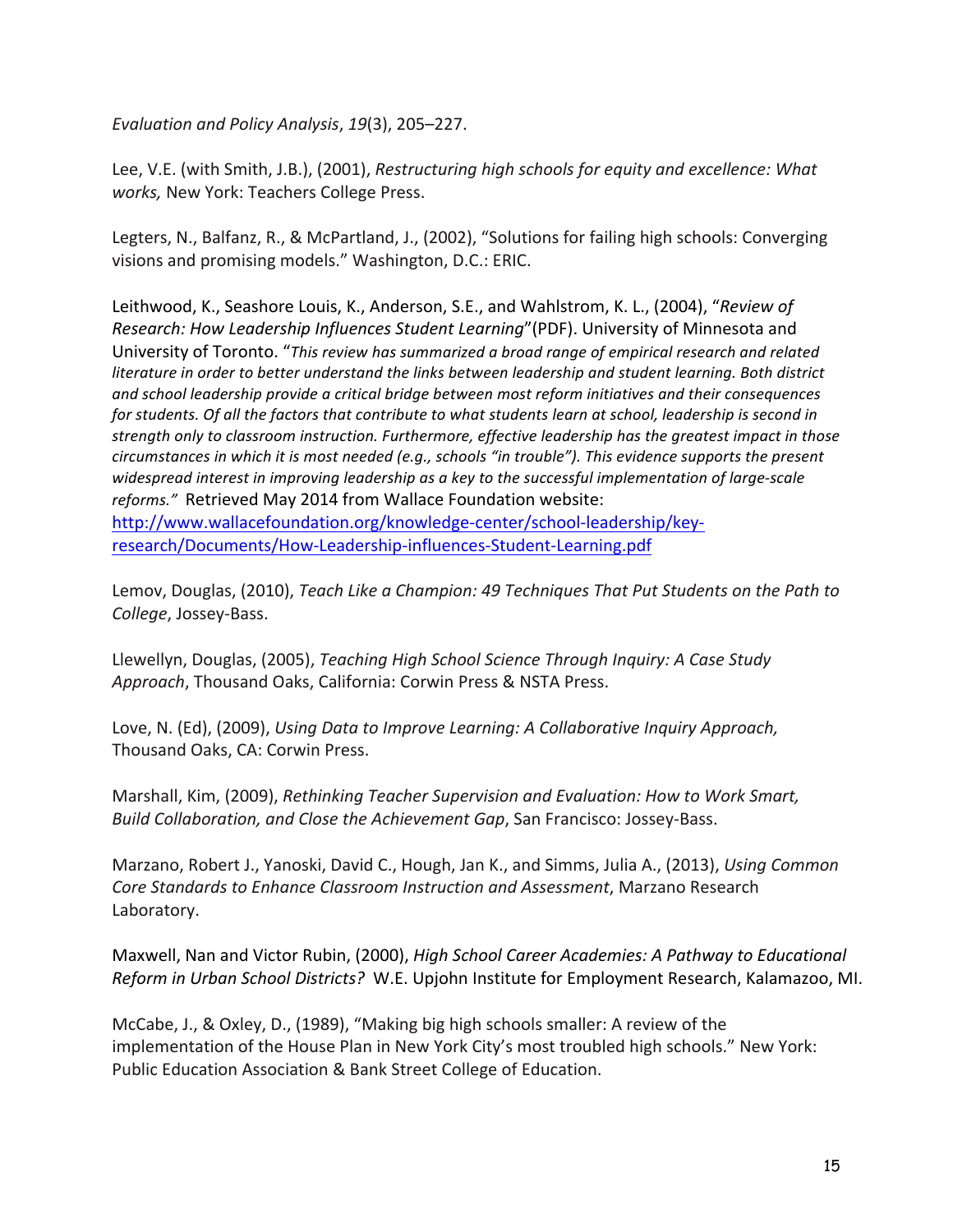McCombs, Jennifer Sloan, Catherine H. Augustine, Heather L. Schwartz, Susan J. Bodilly, Brian McInnis, Dahlia S. Lichter, and Amanda Brown Cross, (2011), "Making Summer Count: How Summer Programs Can Boost Children's Learning," (monograph), RAND Corporation. Retrieved May 2014 from http://www.rand.org/pubs/monographs/MG1120.html

McLaughlin, Milbrey W. and Talbert, Joan, (2001), *Professional Communities and the Work of High School Teaching, Chicago: University of Chicago Press.* 

McPartland, J., Balfanz, R., Jordan, W., & Legters, N., (1998), "Improving climate and achievement in a troubled urban high school through the Talent Development Model." Journal *of%Education%for%Students%Placed%at%Risk*,!*3*(4),!337–361.

McPeak, L. & Trygg, L., (2007), "The secondary literacy instruction and intervention guide." Retrieved February 3, 2014 from the Center on Instruction website at: www.centeroninstruction.org/files/Secondary Literacy Instruction Intervention Guide.pdf

McREL, (2000), "Asking the Right Questions: A School Change Toolkit," http://www.mcrel.org/toolkit/res/achievement.asp

Meier, Deborah, (1995), *The Power of Their Ideas. Lessons for America from a Small School in Harlem.* Boston: Beacon Press.

Miller-Lieber, Carol, (2009), Getting Classroom Management RIGHT: Guided Discipline and Personalized Support in Secondary Schools, Cambridge, Massachusetts: ESR – Educators for Social Responsibility.

Miller-Lieber, Carol, (2009), *Making Learning REAL: Reaching and Engaging All Learners in Secondary Classrooms*, Cambridge, Massachusetts: ESR – Educators for Social Responsibility

Muhammad, Anthony, (2009), *Transforming School Culture: How to Overcome Staff Division*, Bloomington, Indiana: Solution Tree Press.

Murawski, Wendy W., (2009), *Collaborative Teaching in Secondary Schools: Making the Co-Teaching%Marriage%Work!,* Thousand!Oaks,!California

National Association of Secondary School Principals, (1996), *Breaking Ranks: Changing an American institution*. Reston, VA: NASSP

National Association of Secondary School Principals, (2009), *Breaking Ranks: A Field Guide for* Leading Change, Reston, VA: NASSP.

National Association of Secondary School Principals, (2004), *Breaking Ranks II: Strategies for* Leading High School Reform, Reston, VA: NASSP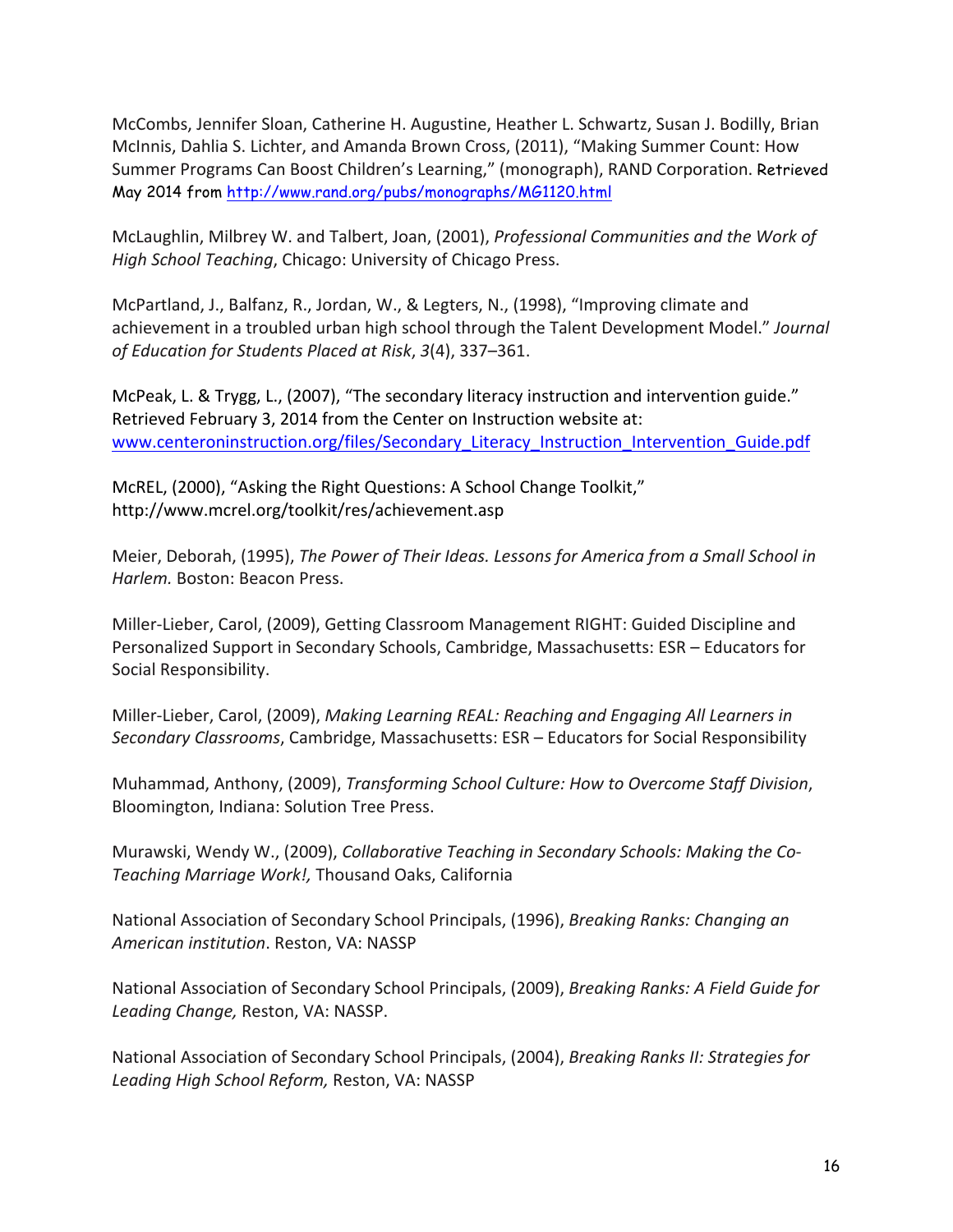National Association of Secondary School Principals, (November, 2006), Principal's Research Review, "Creating Small Learning Communities." Retrieved May 2014 from http://www.nassp.org/portals/0/content/54452.PDF

The National Center on Time and Learning, (2011), "Learning Time in America: Trends to Reform the American School Calendar" (report). Retrieved May 2014 from http://www.timeandlearning.org/?q=learning-time-america

The National High School Center, (2007), "Easing the transition to high school: Research and best practices designed to support high school learning." Retrieved February 20, 2014 from The National High School Center website at: http://www.betterhighschools.org/docs/NHSC\_TransitionsReport.pdf

Newmann, F., Marks, H., & Gamoran, A., (1995), "Authentic Pedagogy and Student Performance." American Journal of Education, 104(4), 280-312.

Newmann, F., Marks, H., & Gamoran, A. (1995), "Authentic pedagogy: Standards that boost student performance" [Entire issue]. *Issues in Restructuring Schools*, 8.

Newmann, F., Smith, B., Allensworth, E., & Bryk, A., (2001), "Instructional program coherence: What it is and why it should guide school improvement policy." *Educational Evaluation and Policy Analysis, 23(4), 297–321.* 

Newman, F., Smith, B., Allensworth, E., & Bryk, A., (2001), "School instructional program coherence: Benefits and challenges." Retrieved March 2014 from the Consortium on Chicago School Research at the University of Chicago website at: http://ccsr.uchicago.edu/publications/p0d02.pdf

Oakes, J., (2005), *Keeping track: How Schools Structure Inequality*, Second edition. New Haven, CT: Yale University Press.

Oakes, J., (1995), "Two cities' tracking and within-school segregation." Teachers College Record, *96*,!681–690.

Oakes, J., & Saunders, M., (2008), *Beyond Tracking: Multiple Pathways to College, Career, and Civic Engagement*. Cambridge, MA: Harvard Education Press.

Oberman, Ida et al, (2005), "Challenged Schools, Remarkable Results: Three Lessons from California's Highest Achieving High Schools," Springboard Schools. retrieved March 5, 2010 from http://www.springboardschools.org/research /studies/HSBP-ES.pdf

O' Connor Ken, (2002), *How to Grade for Learning: Linking Grades to Standards. 2<sup>nd</sup> edition.* Corwin Press.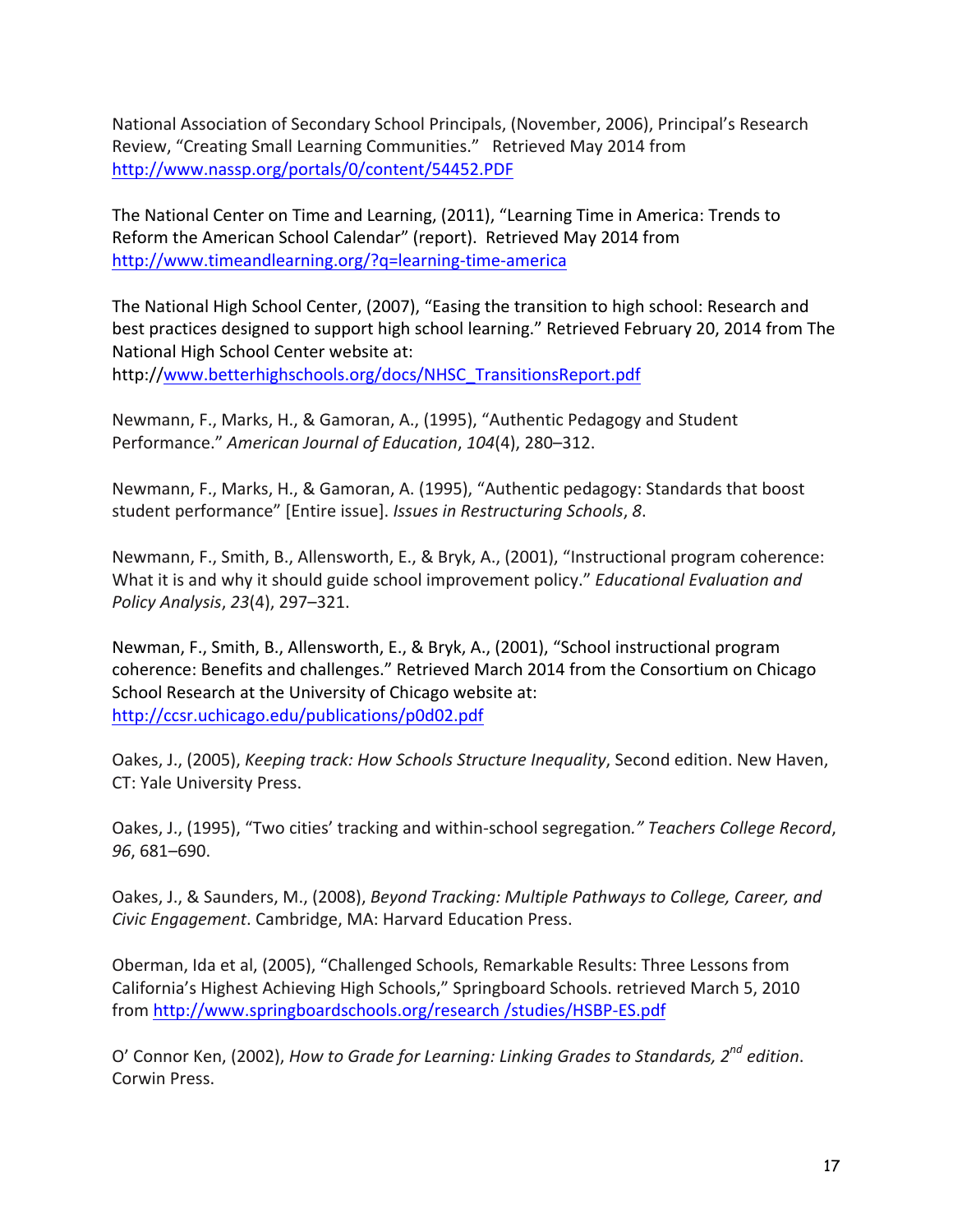O'Connor, Ken, (2011), *A Repair Kit for Grading: 15 Fixes for Broken Grades*, 2<sup>nd</sup> edition, Pearson.

Osofsky, D., Sinner, G., & Wolk, D., (2003), *Changing systems to personalize learning: The power* of *advisories*. Retrieved May 20, 2010 from The Education Alliance at Brown University website at: www.alliance.brown.edu/pubs/changing\_systems/power\_of\_advisories/thepower.pdf

Oxley, D., (1990), An Analysis of House Systems in New York City Neighborhood High schools. Philadelphia: Temple University Center for Research in Human Development and Education.

Oxley, D., (1993), *Organizing schools into Smaller Units: A Planning Guide*. Philadelphia: Temple University Center for Research in Human Development and Education.

Oxley, D., (1994, March), "Organizing schools into small units: Alternatives to homogeneous grouping." *Phi%Delta%Kappan*,!*75*(7),!521–526.

Oxley, D., (1997), Making community in an inner city high school: Towards the merging of high school restructuring and inclusion agendas. In D. Sage (Ed.), *Models and strategies for inclusive education at the secondary level*. Syracuse, NY: National Professional Resources.

Oxley, D., (2004), "Small Learning Communities: A Review of the Research," Philadelphia: Temple University Center for Research in Human Development.

Oxley, D., (2005, December), "Small Learning Communities: Implementing and Deepening, http://www.nwrel.org/scpd/sslc/SLCBooklet.pdf

Oxley, D., (1997, December), "Theory and practice of school communities." *Educational* Administration Quarterly, 33, 624–643.

Oxley, D., (2001), "Organizing schools into small learning communities." NASSP Bulletin, 85(625), 5–16.

Palaich, R., Bianco, C., Anderson, A.B. and Silverstein, J.S., (2006), "Financing Accelerated Learning Options: Understanding Who Benefits and Who Pays." Chapter 6 *Accelerated Learning Options: Moving the Needle on Access and Success, pp. 57-72. Boulder, CO; Western Interstate* Commission on Higher Education (WICHE)

Pashler, H., Bain, P., Bottge, B., Graesser, A., Koedinger, K., McDaniel, M., & Metcalfe, J., (2007), "Organizing instruction and study to improve student learning" (NCER 2007-2004). Retrieved February 20, 2014 from the National Center for Education Research, Institute of Education Sciences, U.S. Department of Education website: http://ies.ed.gov/ncee/wwc/pdf/practiceguides/20072004.pdf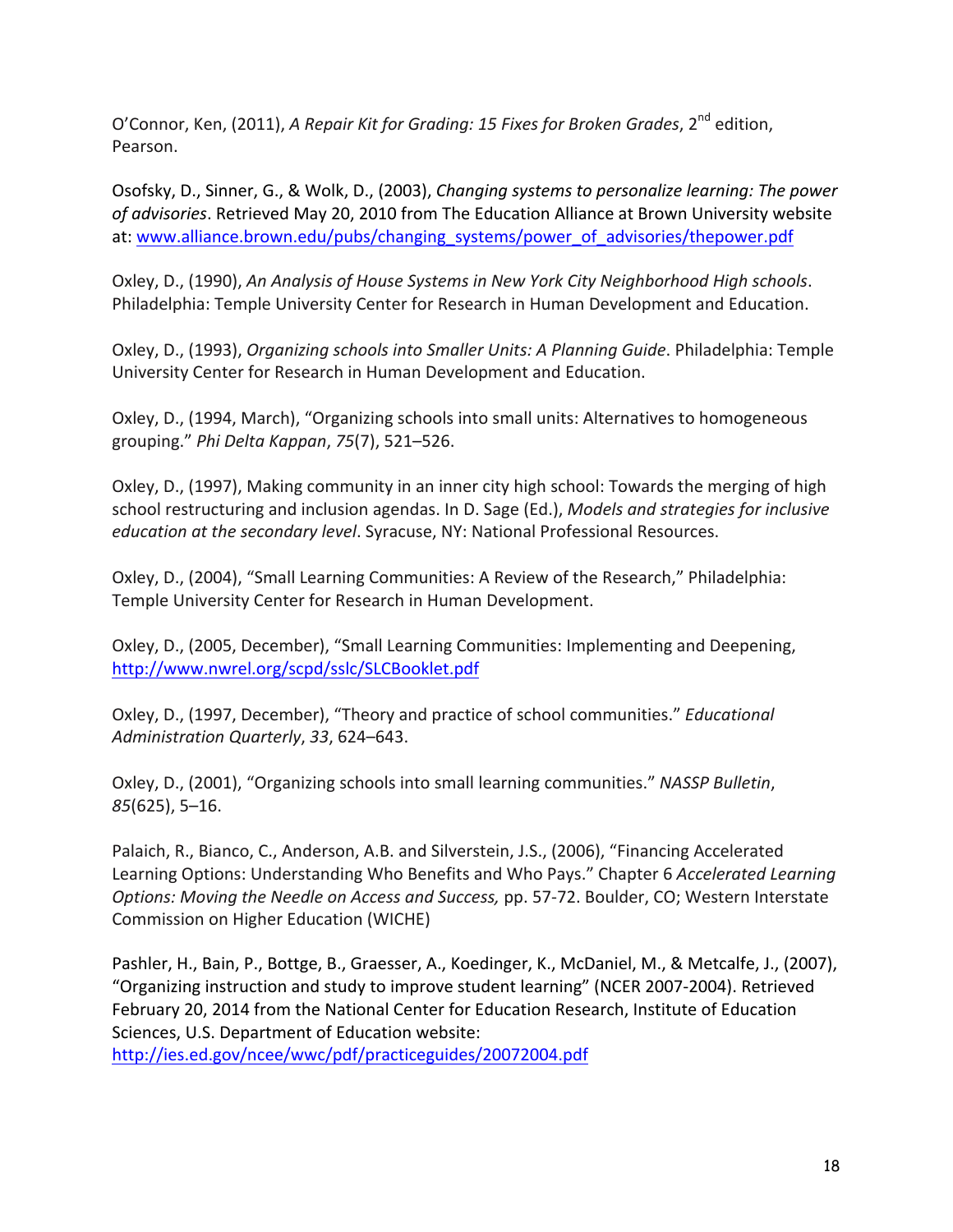Perini, Matthew J. and Harvey F. Silver, (2013), *The Core Six: Essential Strategies for Achieving Excellence with the Common Core*, Heinie ELT, 86 pages.

Platt, Alexander D.; Tripp, Caroline E.; Ogden, Wayne R.; Fraser, Robert G., (2000), *The Skillful* Leader Confronting Mediocre Teaching; Acton, Massachusetts: Ready About Press.

Plett, Bethany Joy, Inclusion of English Language Learners in Conversion Schools (A Dissertation), (2008), Texas A&M University. Retrieved January 2014 at http://www.repositoryltamu.edu/bitstream/handle/1969.1/ETD-TAMU-2942/PLETT-DISSERTATION.pdf?!

Plucker, J., Chien, R., & Zaman, K., (2006), "Enriching the High School Curriculum through Postsecondary Credit-Based Transition Programs." Retrieved February 20, 2014 from the Center for Evaluation & Education Policy website at:

http://ceep.indiana.edu/projects/PDF/PB\_V4N2\_Winter\_2006\_Dual\_Credit.pdf

Poliner, Rachel A. and Miller-Lieber, Carol, (2004), *The Advisory Guide: Designing and Implementing Effective Advisory Programs in Secondary Schools*, Educators for Social Responsibility, Cambridge, Massachusetts: ESR – Educators for Social Responsibility

Protheroe, Nancy, (2009), "Using Classroom Walkthroughs to Improve Instruction," Principal, March/April, 2009. Retrieved May 2014 from http://www.naesp.org/resources/2/Principal/2009/M-A\_p30.pdf

Quint, Janet, (2008), "Learning from Leading Models," *Educational Leadership*, (65), 8, 64-68.

Quint, Janet, (2006), "Meeting Five Critical Challenges of High School Reform: Lessons from Research on Three Reform Models," Janet Quint, MDRC. Retrieved on March 5, 2014 from http://www.mdrc.org/publications/428/full.pdf

Ravitch, Diane, (2010), *The Death and Life of the Great American School System: How Testing and%Choice%are%Undermining%Education*,!Basic!Books.

Raywid, M., (1996), "Taking stock: The movement to create mini-schools, schools-withinschools, and separate small schools, " (paper) New York: Columbia University, Teachers College. Also at ERIC Clearinghouse on Urban Education. Retrieved May 2014 from http://citeseerx.ist.psu.edu/viewdoc/download?doi=10.1.1.196.1866&rep=rep1&type=pdf

Reeves, Douglas B., (2011), *The Elements of Grading: A Guide to Effective Practice*, Solution Tree Press.

Reeves, Douglas B., (2009), *Leading Change in Your School: How to Conquer Myths, Build Commitment, and Get Results, Association for Supervision and Curriculum Development* (ASCD).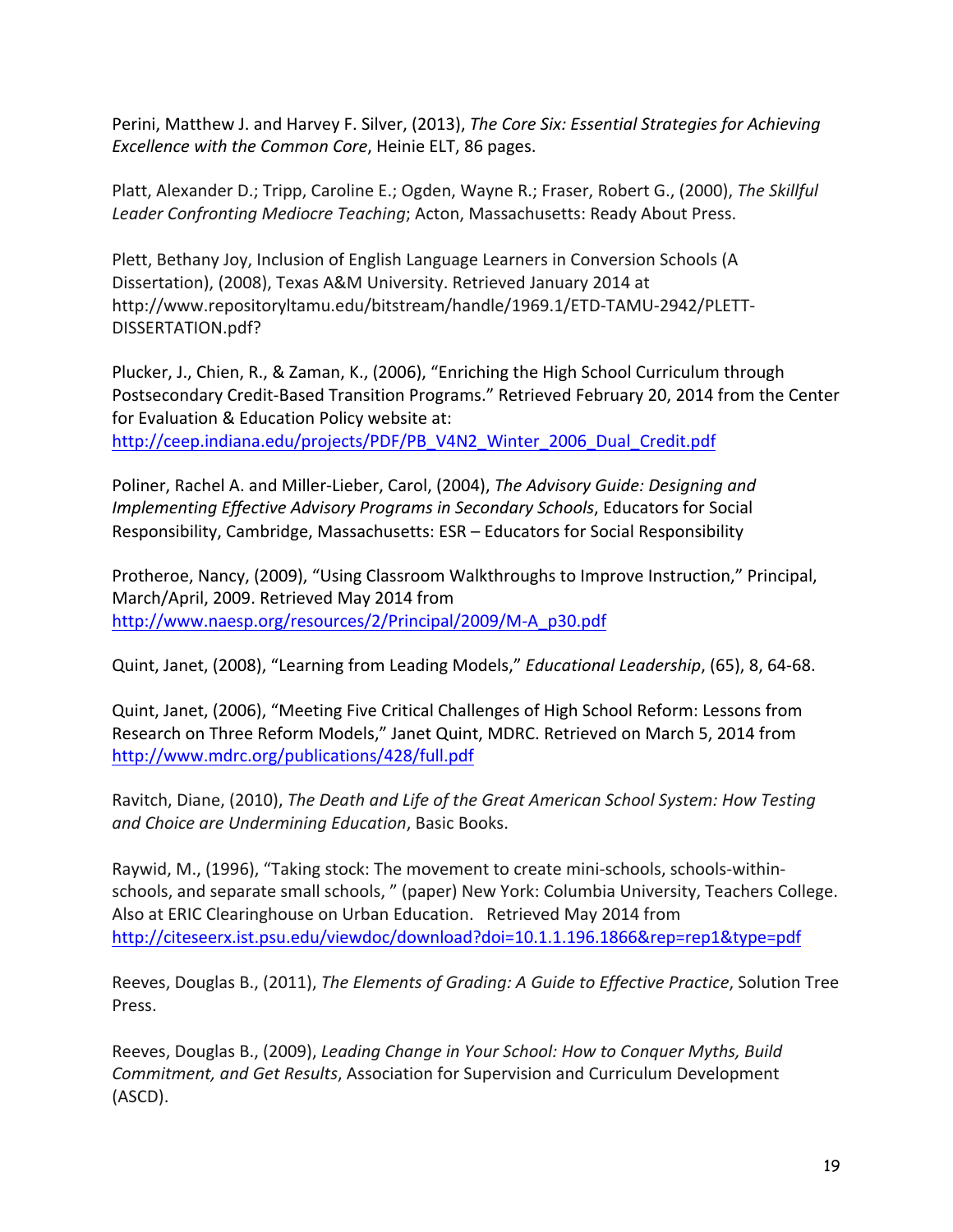Reeves, Douglas B., (2009), *The Learning Leader: How to Focus School Improvement for Better Results*, Association for Supervision and Curriculum Development (ASCD).

Rice, Erik, (2011), "Design Thinking: A Process for Developing and Implementing Lasting District Reform," (knowledge brief), Stanford Center for Opportunity Policy in Education (SCOPE). Retrieved May 2014 from https://edpolicy.stanford.edu/sites/default/files/publications/designthinking-process-developing-and-implementing-lasting-district-reform.pdf

Rice, Erik and Sara Rutherford-Quach, (2012). "Linked Learning in Pasadena: Creating a Collaborative Culture for Sustainable District Reform" (report), Stanford Center for Opportunity Policy in Education (SCOPE). Retrieved May 2014 from

https://edpolicy.stanford.edu/sites/default/files/publications/linked-learning-pasadenacreating-collaborative-culture-sustainable-district-reform.pdf

Robinson, Sir Ken, (2009, reprint edition), *The Element: How Finding Your Passion Changes Everything*, Penguin Books

*"Sir%Ken%Robinson's%blockbuster%TED%talks%have%become%modern%cerebral%folklore,%and%for%good%reason%* his insights on education and creativity, neatly delivered in punchy, soundbite-ready packages, are *today's loudest, most succinct rally cry for a much-needed revolution. That's precisely what he does in The%Element:%How%Finding%Your%Passion%Changes%Everything — a%passionate%celebration%for%the%wide%* spectrum of human ability and creativity, which current educational models consistently limit and try to *fit into predetermined boxes, extricating rather than encouraging young people's unique abilities and* talents. From Paul McCartney to Paulo Coehlo to Vidal Sassoon, Robinson demonstrates the power of *properly%harnessing%innate%creativity%through%fascinating%case%studies%and%personal%stories,%and%offers%a%* powerful vision for bringing this respect for natural talent to the world of education."

Roderick, M., Nagaoka, J., Coca, V., & Moeller, E., (2008), "From high school to the future: Potholes on the road to college." Retrieved May 2014 from the Consortium on Chicago School Research website: http://ccsr.uchicago.edu/downloads/1835ccsr\_potholes\_summary.pdf

Roderick, M., (2006), "Closing the aspiration-attainment gap: Implications for high school reform." Retrieved February 20, 2014 from the MDRC website at: www.mdrc.org/publications/427/full.pdf

Rollins, Suzy Pepper, (2014), Learning in the Fast Lane: 8 Ways to Put All students on the Road to Academic Success, Association of Curriculum and Instruction, Association for Supervision and Curriculum Development (ASCD), 176 pages.

Rose, Mike, (2012, paperback edition 2014), *Why School? Reclaiming Education for All of Us*, The New Press, 272 pages. "This a beautifully written work of literary nonfiction that grapples with

*the idea that public education increasingly sees itself as a business rather than a public good. The author, Mike Rose, draws on over 40 years of teaching experience and research, weaving memoir and policy* discussion together in this moving call for a humane approach to education that accounts for the needs of every child."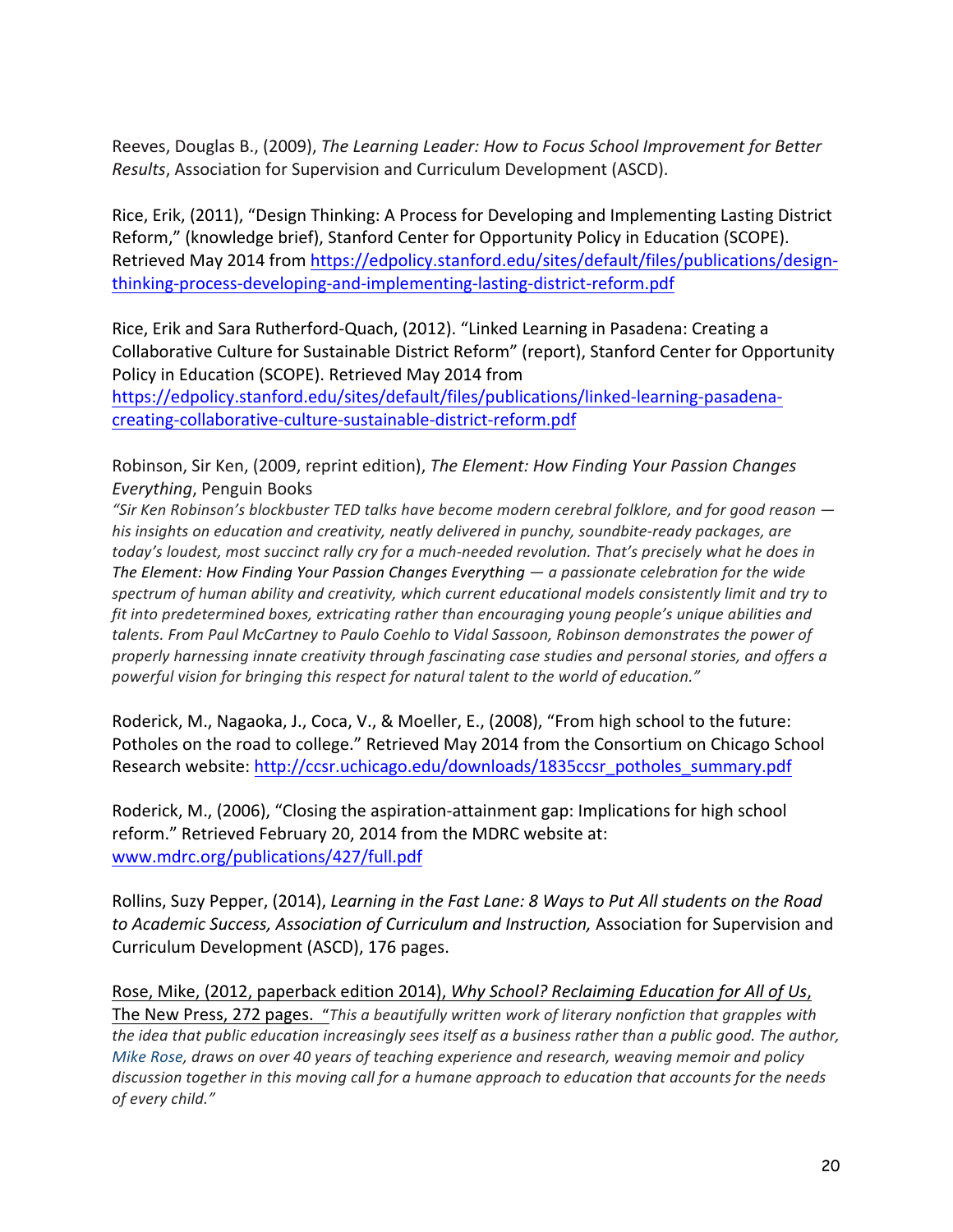Rumberger, Russell and Sun Ah Lim, (2009), "Why Students Drop Out of School: A Review of 25 Years of Research," Policy Brief 15, California Dropout Research Project, University of California Linguistic Minority Research Institute (Some highlights include: Dropping out is more of a process *than%an%event%– a%process%that,%for%some%students,%begins%in%early%elementary%school.%Poor%academic%* achievement …is one of the strongest predictors of dropping out; Grades are more consistent than test *scores in predicting which students will leave school without graduating...")* 

Rustique, Elle and Sara Rutherford-Quach, (2012), Linked Learning in Porterville: Creating Capacity for Innovation and Change through Collaborative Leadership and Community Engagement, Stanford Center for Opportunity Policy in Education (SCOPE). Retrieved May 2014 from https://edpolicy.stanford.edu/sites/default/files/publications/linked-learning-portervillecreating-capacity-innovation-and-change-through-collaborative-leadership.pdf

Sahlberg, Pasi, (2012), *Finnish Lessons: What Can the World Learn from Educational Change in* Finland, Teachers College Press. "Finland's incredible education reforms are often cited in arguments for market-driven academic reform. Finland did indeed reform its schools, but what are we doing to follow in the country's footsteps? Not much, as it turns out. This book explains why we ought to be paying more attention to the policies that changed the course of public schools in Finland." (See also Pasi Sahlberg's speaking on Finnish Lessons: What can the World Learn from Educational Change in *Finland?%At%Vanderbilt%University,%December 16,%2011.%http://www.youtube.com/watch?v=2kK6u7AsJF8)*

Saunders, M., Hamilton, E., Fanelli, S., Moya, J., & Cain, E., (2013), *Linked Learning: A Guide to Making High School Work, Los Angeles, CA: UCLA's Institute for Democracy, Education, and* Access Retrieved May 2014 from http://idea.gseis.ucla.edu/projects/linkedlearning/guidebook[1/LinkLearning%20Guidebook%202013.pdf

School Redesign Network, (2007, November), "High Schools for Equity Policy Brief, Policy Supports for Students of Color. A Study by the School Redesign Network at Stanford University and Justice Matters, Stanford, CA. Retrieved May 2014 from http://www.edlawcenter.org/assets/files/pdfs/secondary%20reform/hsfe\_policy\_report.pdf

Schniedewind, Nancy and Mara Sapon-Shevin, (2012) *Educational Courage: Resisting the Ambush%of%Public%Education*,!Beacon!Press. "*Educational%Courage is%a%book%of%personal%essays%by% experts,%parents,%educators,%activists,%and%others%affected%by%education%reform.%It%places%many%of%the%* assumptions that underlie American education policy (i.e., "Education is failing, and the teachers are to blame") in critical perspective. The essays tell some of the human stories that have emerged from *education reform, from that of a third-grader so stressed by high-stakes testing that she wound up in a psychiatric%unit,%to%a%teacher%who%left%Teach%for%America to%advocate%for%public%schools."*

Senge, Peter, (2000). Schools that Learn. New York: Doubleday.

Sergiovanni, Thomas J., (2000), *Leadership for the Schoolhouse: How is it Different? Why Is it Important?*, John Wiley & Sons.

One Principal's Review: "Leadership for the Schoolhouse addresses school culture in a way no other book has Sergiovanni puts his finger on the pulse of school culture, how it develops, what factors influence it.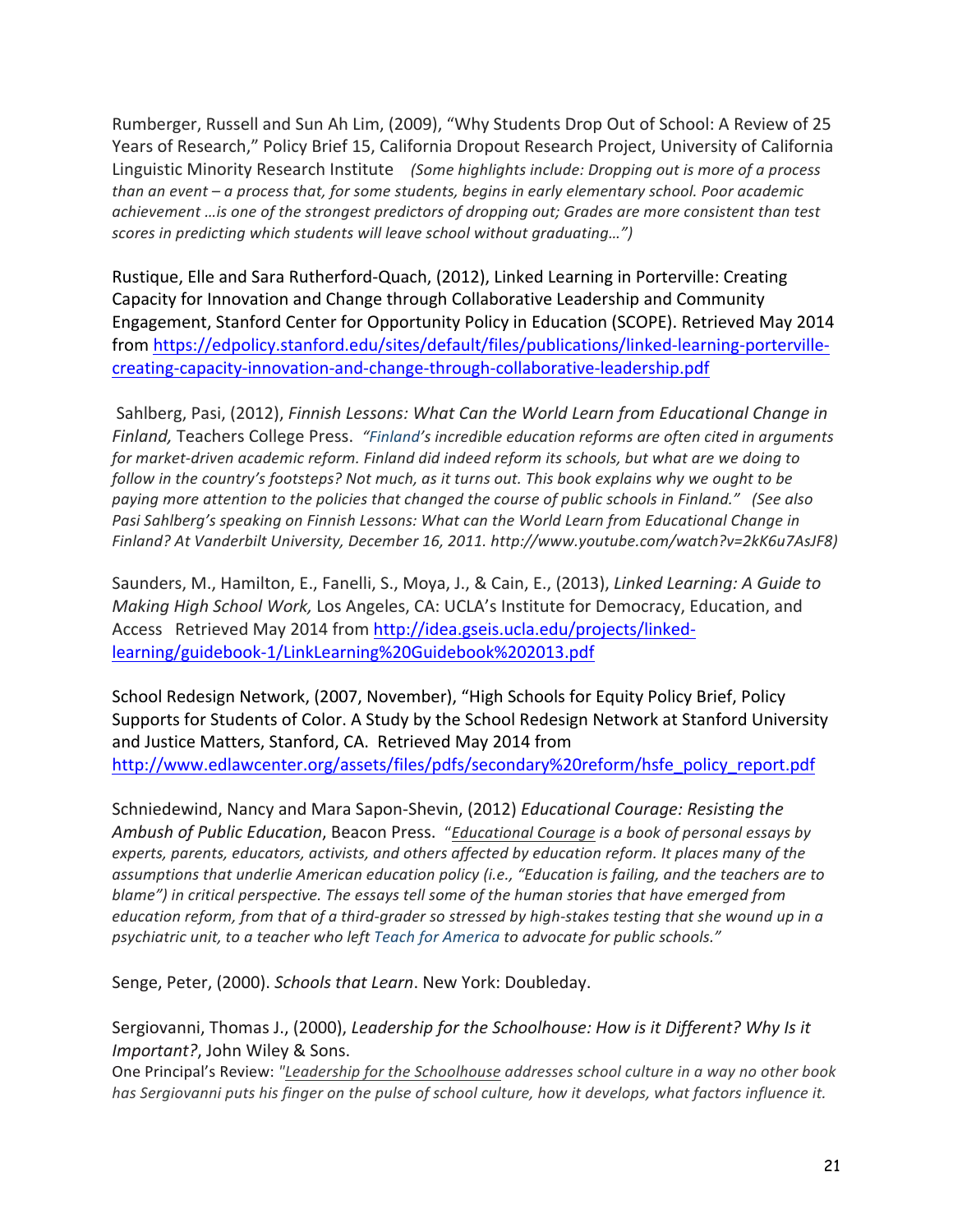*Yet he doesn't give a recipe. Rather, he notes factors and how they interact differently in different* schools Sergiovanni paints schools as unique organizations. He disputes the notion that business *principles can be applied to schools. He highlights how schools and businesses are different by their very nature;%human%interactions%cannot%be%'created'%in a%production%line.%He%values%leadership%skills%within%a%* schoolhouse. Even the word schoolhouse evokes a different image than school building or school. Sergiovanni clarifies why good educators consider their choice of careers not as a career, but as a *vocation. Well worth reading!"* 

Sharratt, Lyn and Fullan, Michael, (2012), *Putting Faces on the Data: What Great Leaders Do*, Corwin Press, 280 pages.

*"Students%are%people—not%data.%How%can%you%use%assessment%data%to%focus%on%reaching%every%student?% This book shows how to develop a common language for sharing all students' progress with all teachers* and leaders, and how to use ongoing assessment to inform instruction. Based on worldwide research of *more than 500 educators, the book presents solutions organized by:* 

- *Assessment*
- *Instruction*
- *Leadership*
- *Ownership*

The many benefits of personalizing data include increased student engagement and a positive impact on school culture. This reader-friendly quide helps you set goals, adjust lessons, identify students' strengths and weaknesses, and implement interventions."

Sharratt, Lyn and Fullan, Michael, (2009), *Realization: The Change Imperative for Deepening District-Wide Reform, Corwin Press, 136 pages.* 

Sizer, Ted, (1992), *Horace's School: Redesigning the American High School*. Boston: Houghton Mifflin.

Smith, T.J., (2007), "Managing the transition to ninth grade in a comprehensive urban high school." New York City, NY: MDRC. Retrieved February 20, 2014 from http://www.betterhighschools.org/docs/NHSC\_Snapshot\_EdisonAcademy.pdf

Southern Regional Education Board (SREB), (2007), "Establishing an Effective Guidance and Advisement System," High Schools That Work. Retrieved May 2014 from http://www.sreb.org/programs/hstw/publications/2007pubs/07V08w\_online\_newsletter\_mar ch2007.pdf

Southern Regional Education Board (SREB), (2003), High schools that Work: "New Partnerships and a National Network to Improve High School Education." Retrieved May 2014 from http://www.sreb.org/programs/hstw/background/brochure.asp

Southern Regional Education Board (SREB), (2006), "Students Need Strong Guidance and Advisement to Succeed," High Schools That Work. Retrieved May 2014 from http://www.sreb.org/programs/hstw/publications/2006Pubs/06V52w\_guidance\_and\_advisem ent\_objective4.pdf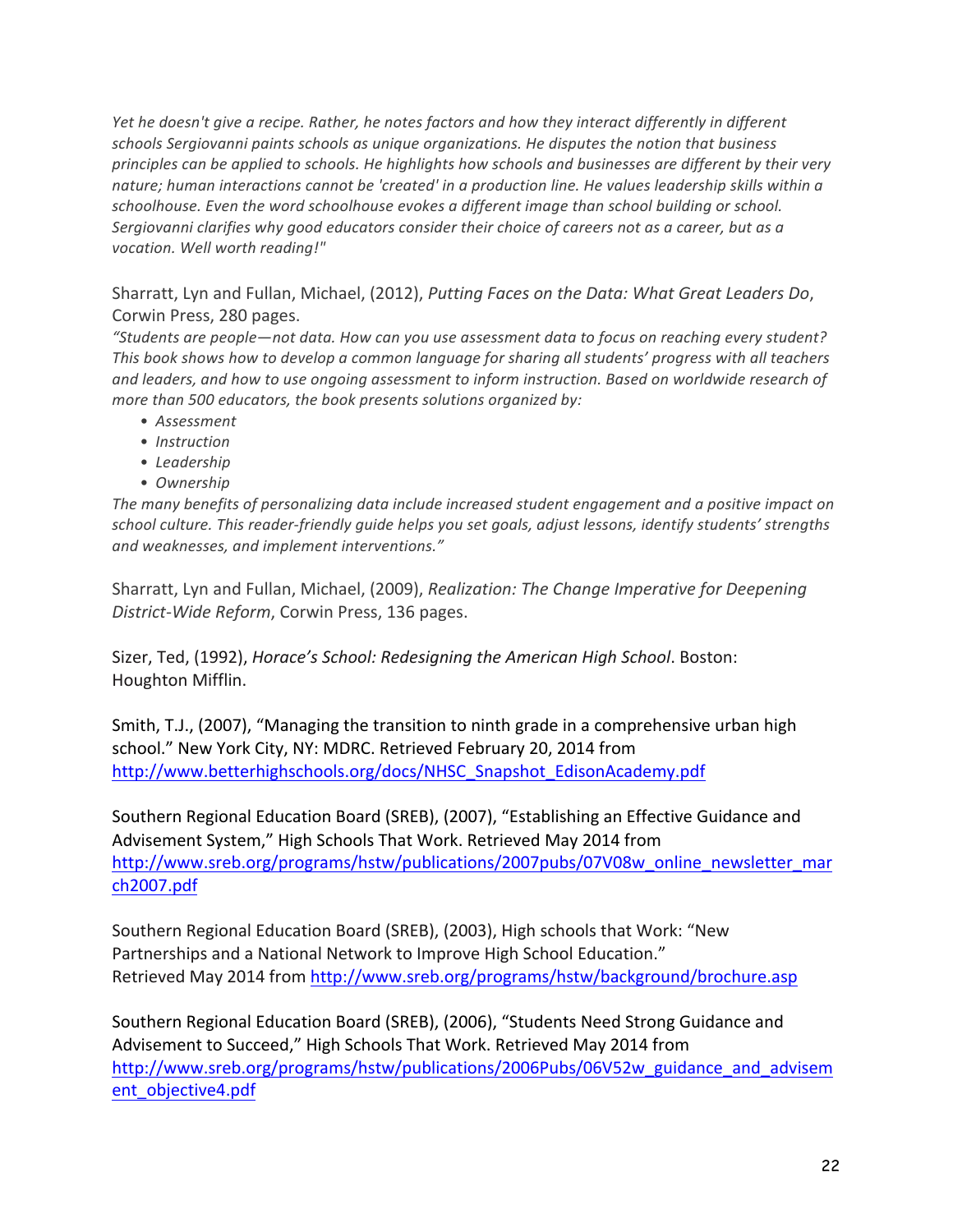Stam, Brad, (2011), "The Power of Real-World Application: Industry-themed pathways that connect learning with students' interest and career aspirations can transform the high school experience," Leadership, The Association of California School Administrators, pp. 32 – 35. Retrieved May 2014 from

http://www.connectedcalifornia.org/about/www.connectedcalifornia.org/direct/files/Leadersh ipMag-LinkedLearning\_v5.pdf

Stanford Center for Opportunity Policy in Education (SCOPE), (2013), "Linked Learning in California: High School Transformation in Three District," (report) Retrieved May 2014 from https://edpolicy.stanford.edu/sites/default/files/publications/linked-learning-california-highschool-transformation-three-districts.pdf

Stanford Center for Opportunity Policy in Education (SCOPE), (2010), "Distributive Leadership in District Reform: A Model for Taking Linked Learning to Scale," (knowledge brief), Retrieved February 2014 from https://www.edpolicy.stanford.edu/publications

Stanford Center for Opportunity Policy in Education (SCOPE), (2011), "Reframing Student Outcomes to Develop 21<sup>st</sup> Century Skills" (report), Retrieved February 2014 from https://www.edpolicy.stanford.edu/publications

Stanford Center for Opportunity Policy in Education (SCOPE), (2013), "Linked Learning in Sacramento: Organizing the District and Community for Sustainable Reform," Retrieved February 2014 from https://www.edpolicy.stanford.edu/publications

Stanford Center for Opportunity Policy in Education (SCOPE), (2013), "Preparing 21<sup>st</sup> Century Citizens: The Role of Work-Based Learning in Linked Learning," Retrieved February 2014 from https://www.edpolicy.stanford.edu/publications

Stearns, Roman, (2013), "Leading High School Transformation for College and Career Success," ConnectEd: The California Center for College and Career. Retrieved in May 2014 from http://www.connectedcalifornia.org/about/publications

Stern, David, Marilyn Raby and Charles Dayton, (1992), *Career Academies: Partnerships for Restructuring American High Schools. Jossey-Bass, San Francisco, CA.* 

Stern, David, Charles Dayton and Marilyn Raby, (2010), "Career Academies: A Proven Strategy to Prepare High School Students for College and Careers," College and Career Academy Support Network (CCASN), University of California, Berkeley, Graduate School of Education. Retrieved May 2014 from http://casn.berkeley.edu/resources.php?r=158

Stern, David, Charles Dayton and Marilyn Raby, (2000), "Career Academies: Building Blocks for *Reconstructing American High Schools," U.C. Berkeley, Berkeley, CA. Retrieved May 2014 from* http://casn.berkeley.edu/resource\_files/bulding\_blocks.pdf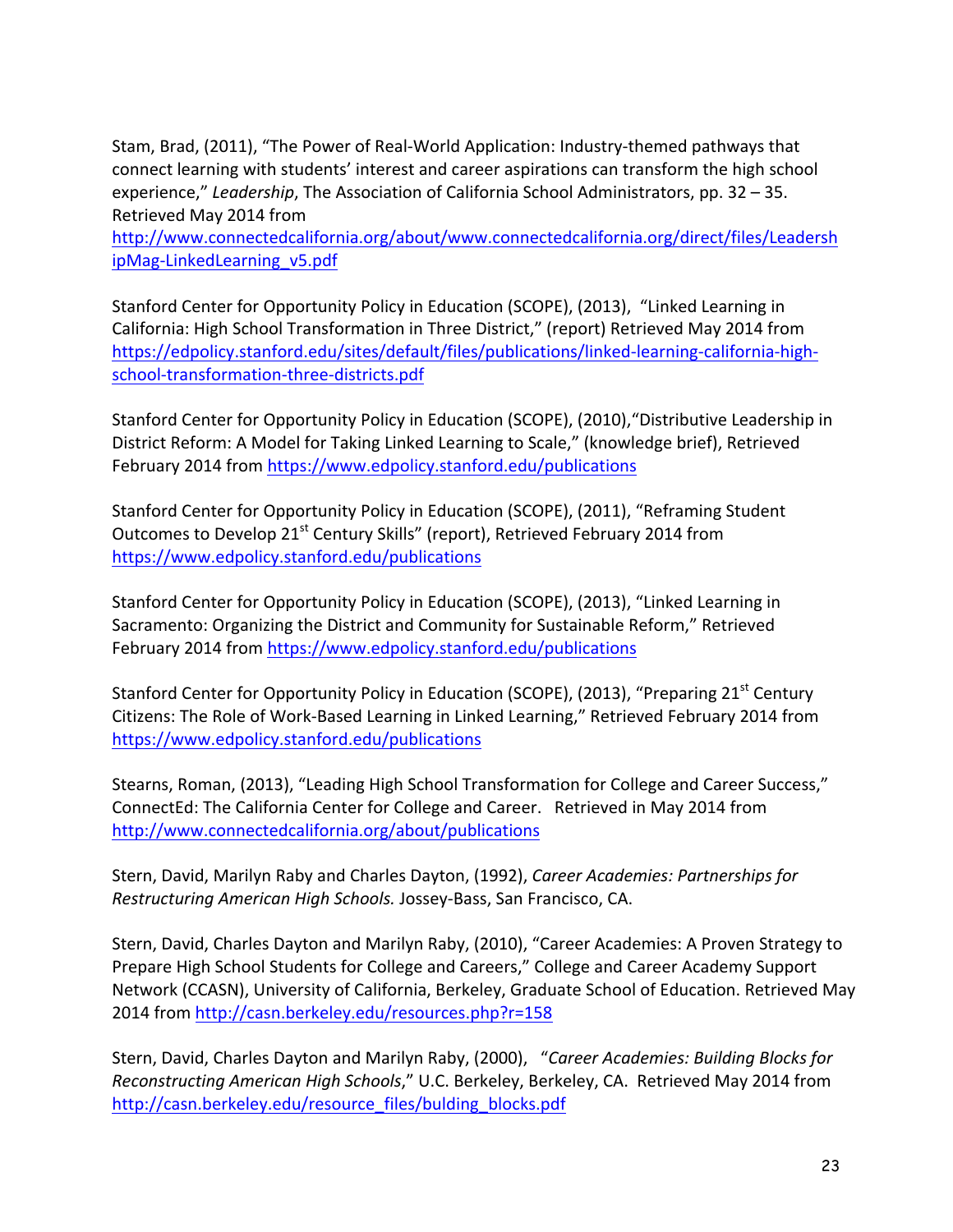Stoll, L., Bolam, R., McMahon, A., Wallace, M., and Thomas, S., (2006), Professional Learning Communities: A Review of the Literature (PDF). *Journal of Educational Change, 7*(4), 221-258. *"International%evidence%suggests%that%progress%in%education%depends%on%teachers'%individual%and%* collective capacity and its link with the school's capacity for promoting learning. Building capacity is *therefore critical. Capacity is a complex blend of motivation, skill, positive learning, organizational conditions%and%culture,%and%infrastructure%of%support.%Put%together,%it%gives%individuals,%groups,%whole%* school communities, and school systems the power to get involved in and sustain learning over time. *Developing%professional%learning%communities%seems%to%hold%great%promise%for%capacity%building%for%* sustainable improvement." Retrieved May 2014 from

http://schoolcontributions.cmswiki.wikispaces.net/file/view/PROFESSIONAL+LEARNING+COM MUNITIES+A+REVIEW+OF.pdf

Thomas, Edward J., Brunsting, John R. and Warrick, Dr. Pam L., (2010), *Styles and Strategies for Teaching%High%School%Mathematics:%21%Techniques%for%Differentiating%Instruction%and%* Assessment, Thousand Oaks, California: Corwin Press.

Tough,!Paul,!(2012)m *How%Children%Succeed:%Grit,%Curiosity,%and%the%Hidden%Power%of%Character,* Houghton Mifflin.

*Review: "Why do some children succeed while others fail?* 

The story we usually tell about childhood and success is the one about intelligence: success comes to those who score highest on tests, from preschool admissions to SATs.

But in How Children Succeed, Paul Tough argues that the qualities that matter most have more to do with *character: skills like perseverance, curiosity, conscientiousness, optimism, and self-control.* 

*How Children Succeed introduces us to a new generation of researchers and educators who, for the first time, are%using%the%tools%of%science%to%peel%back%the%mysteries%of%character.%Through%their%stories—and%the%stories%of%* the children they are trying to help—Tough traces the links between childhood stress and life success. He uncovers the surprising ways in which parents do—and do not—prepare their children for adulthood. And he *provides%us%with%new%insights%into%how%to%help%children%growing%up%in%poverty.*

Early adversity, scientists have come to understand, can not only affect the conditions of children's lives, it can *alter%the%physical%development%of%their%brains%as%well.%But%now%educators%and%doctors%around%the%country%are%* using that knowledge to develop innovative interventions that allow children to overcome the constraints of *poverty.%And%with%the%help%of%these%new%strategies,%as%Tough's%extraordinary%reporting%makes%clear,%children% who%grow%up%in%the%most%painful%circumstances%can%go%on to%achieve%amazing%things.*

This provocative and profoundly hopeful book has the potential to change how we raise our children, how we *run our schools, and how we construct our social safety net. It will not only inspire and engage readers, it will* also change our understanding of childhood itself."

Voltz,!Deborah!L., Sims,!Michele!Jean,!&!Nelson,!Betty,!(2010), *Connecting%Teachers,%Students,%* and Standards: Strategies for Success in Diverse and Inclusive Classrooms, The Association for Supervision and Curriculum Development (ASCD)

Wagner, Tony; Kegan, Robert; Lahey, Lisa Laskow; Lemons, Richard W.; Garnier, Jude; Helsing, Deborah; Howell, Annie; Rasmussen, Harriette Thurber; and Vander Ark, Tom, (2005), *Change*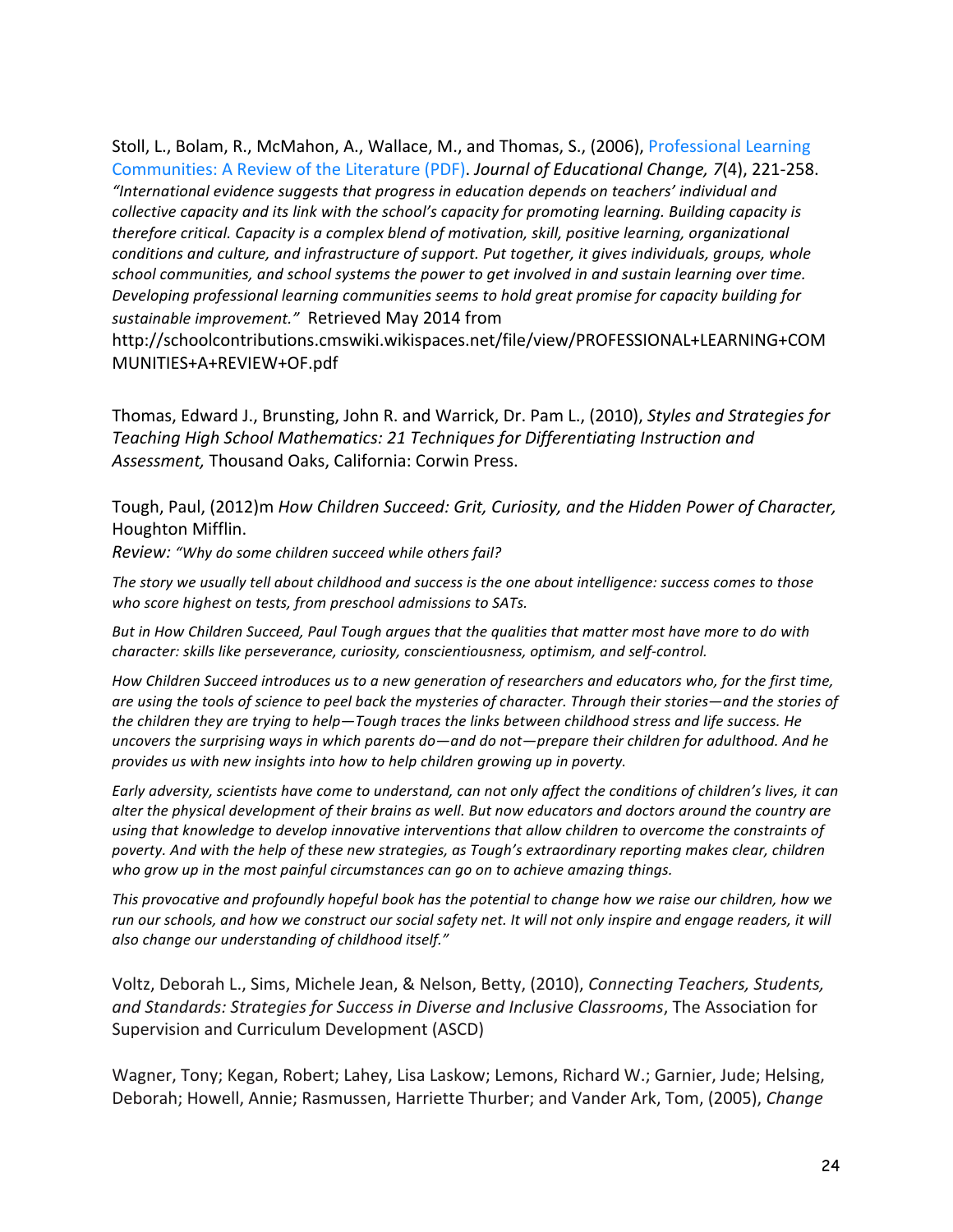Leadership: A Practical Guide to Transforming Our Schools, Jossey-Bass, 304 pages.

Wagner, Tony, (2012), *Creating Innovators: The Making of Young People Who Will Change the World*, Scribner, 288 pages.

**Praise for Change Leadership:** 

*"Change%Leadership is%a%truly%wonderful%and%brilliant%book.%The%ideas%are%powerful,%deep,%comprehensive,%* and grounded with tools to turn them into transformative action. A rare book that captures both the *awful%difficulty%of%causing%change%and%a%way%to%do%it."%—Michael(Fullan,%former%dean,%Ontario%Institute%* for Studies in Education, University of Toronto; author, Leading in a Culture of Change

*"The%Change%Leadership%Group%at%the%Harvard%School%of%Education%has,%through%its%work%with%educators,%* developed a thoughtful approach to the transformation of schools in the face of increasing demands for *accountability.%This%book%brings%the%work%of%the%Change%Leadership%Group%to%a%broader%audience,% providing%a%framework%to%analyze%the%work%of%school%change%and%exercises%that%guide%educators%through%* the development of their practice as agents of change. It exemplifies a new and powerful approach to *leadership in schools." —Richard F. Elmore, Gregory Anrig Professor of Educational Leadership, Harvard* **Graduate School of Education** 

*"Change Leadership uses%believable%examples%and%provides%common%sense%analysis%of%the%challenges% facing today's educators. It is a well-written, straightforward guide with clear explanations and practical solutions.%I%found%it%useful%and%entertaining."%—Thomas(W. Payzant,%superintendent,%Boston%Public% Schools*

*"Caught%between%the%imperative%of%preparing%students%for%the%next%halfUcentury%and%the%political% mandate for short-term performance improvement on standardized tests, many educators are dropping* by the wayside but a few are stepping forward with new leadership skills and vision. Working with such leaders, Tony Wagner, Robert Kegan, and their colleagues have created an invaluable guidebook for *those with the courage to have conviction without answers and the openness to learn together." —Peter* **M. Senge**, founding chairperson, SoL; senior lecturer at theMassachusetts Institute of Technology; *author,%The%Fifth%Discipline*

*"There%seem%to%be%more%books%on%school%reform%than%there%are%schools%in%the%United%States.%This%one%* stands out. The volume, which grows out of a five-year study of school reform across the country, *uniquely integrates both the organizational and human elements required for success." —Arthur Levine, president,%Teachers%College,%Columbia%University*

Wagner, Tony, (2014), *The Global Achievement Gap: Why Even Our Best Schools Don't Teach the%New%Survival%Skills%Our%Children%Need%– and%What%We%Can%Do%About%It*,!Updated!Edition,! Basic Books, 360 pages.

Wallace Foundation, (2012), *The School Principal as Leader: Guiding Schools to Better Teaching* and Learning (PDF). The Wallace Foundation has funded leadership improvement efforts in public schools in 24 states and has issued more than 70 reports on school leadership, from how principals are *trained to how they are evaluated. Based on this expertise, they describe five qualities that define a principal's%effectiveness%on%improved%student%achievement:%(1)%shaping%a%vision%of%academic%success%for%* all students, (2) creating a climate hospitable to education, (3) cultivating leadership in others, (4) *improving instruction, and 5) managing people, data, and processes to foster school improvement.* http://www.wallacefoundation.org/knowledge-center/school-leadership/effective-principalleadership/Documents/The-School-Principal-as-Leader-Guiding-Schools-to-Better-Teaching-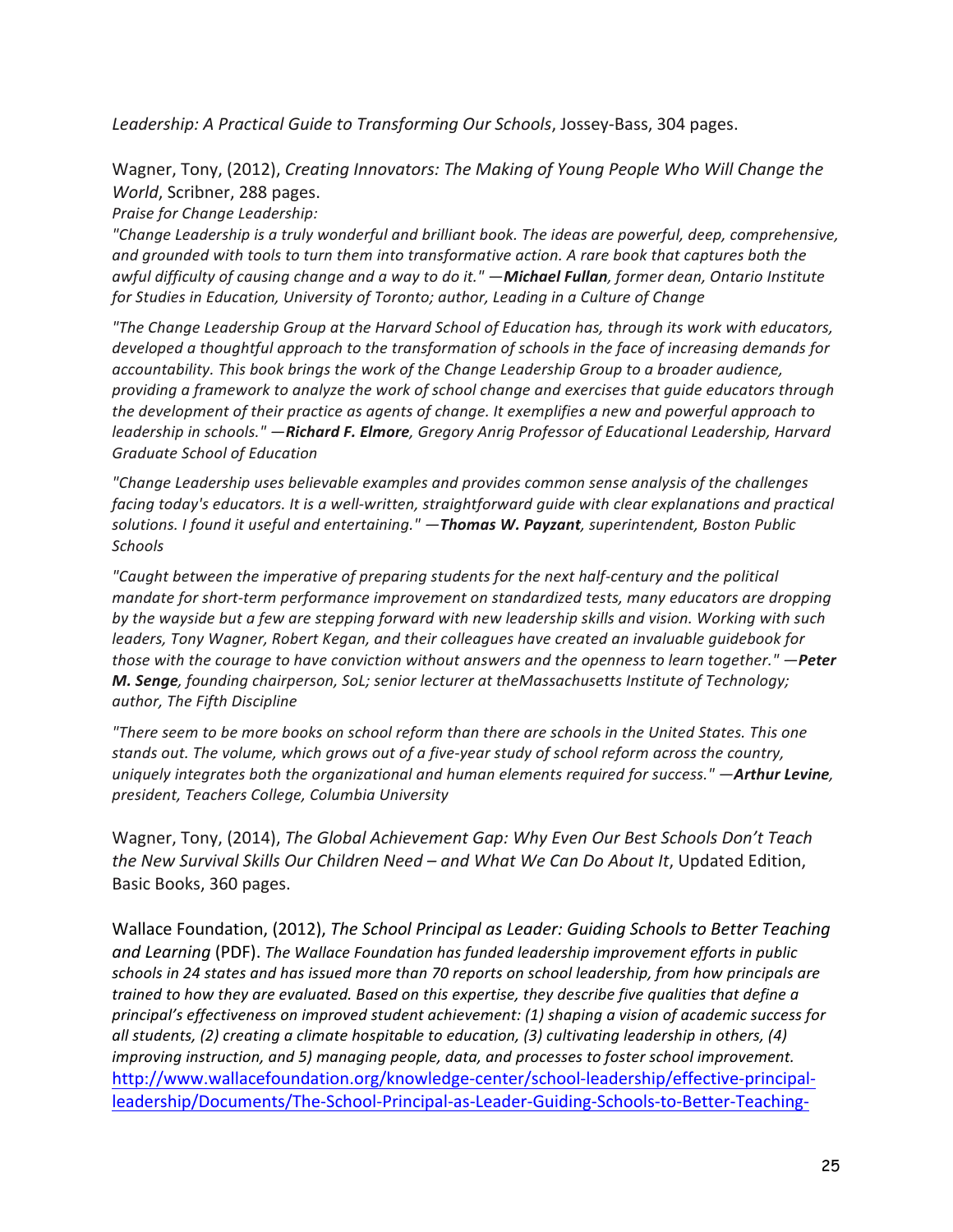## and-Learning

Washor, E. and Mojkowski, C., (2006),"What Do You Mean By Rigor?" *Educational Leadership*, December 2006 – January 2007, 64 (4), 84-87

Wasley, P., Fine, M., Gladden, M., Holland, N., King, S., Mosak, E., et al., (2000), *Small Schools, Great Strides: A Study of New Small Schools in Chicago. New York: Bank Street College of* Education.

Wasley, P.A. and Lear, R.J., (2001), "Small Schools, Real Gains," *Educational Leadership*, (58) 6,  $22-27.$ 

Wehlage, G., Smith, G., & Lipman, P., (1992), "Restructuring Urban Schools: The New Futures Experience." American Educational Research Journal, 29(1), 51–93.!

Wiggins, G. and McTighe, J., (2008), "Put Understanding First," *Educational Leadership*, (65), 8, 36-41.

Wiggins, G. and McTighe, J., (2005), *Understanding by Design* (expanded 2<sup>nd</sup> edition), Alexandria, Virginia: Association for Supervision and Curriculum Development (ASCD).

Wise, B., (2008), "High Schools at the Tipping Point," *Educational Leadership*, 65 (8), 8-13.

Wise, B. and Rothman, R., (2010), "The Online Learning Imperative: A Solution to Three Looming Crises in Education"; An Alliance for Excellent Education Issue Brief; Washington, D.C.; Alliance for Excellent Education

Weinstein, R. (1998). "High standards in a Tracked System of Schooling: For which Students and with what Educational Supports," *Educational Researcher*, 25(8), 16–19.

W.K. Kellogg Foundation, (2004, January), *Logic Model Development Guide*, Battle Creek, Michigan,!http://www.wkkf.org/Pubs/Tools/Evaluation/Pub3669.pdf

Yoon, K. S., Duncan, T., Lee, S. W-Y., Scarloss, B., and Shapley, K., (2007), "Reviewing the Evidence on How Teacher Professional Development Affects Student Achievement," (PDF). Issues & Answers Report, REL 2007–No. 033. Washington, DC: U.S. Department of Education, Institute of Education Sciences, National Center for Education Evaluation and Regional Assistance, Regional Educational Laboratory Southwest. "Of the more than 1,300 studies identified as potentially addressing the effect of teacher professional development on student achievement in three *key%content%areas,%nine%meet%What%Works%Clearinghouse%evidence%standards,%attesting%to%the%paucity%of%* rigorous studies that directly examine this link. This report finds that teachers who receive substantial professional development—an average of 49 hours in the nine studies—can boost their students' achievement by about 21 percentile points." Retrieved May 2014 from